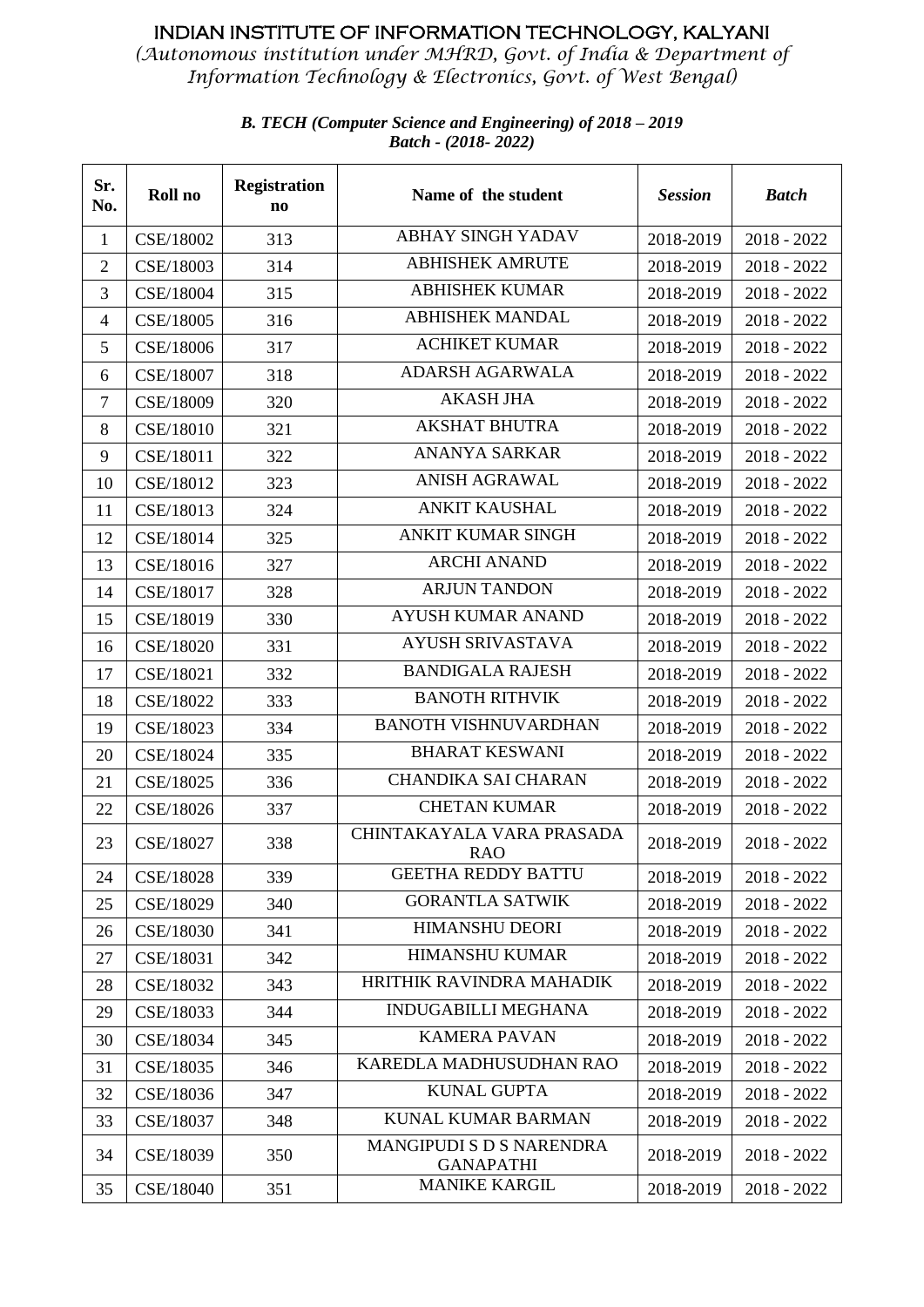| Sr.<br>No. | Roll no   | <b>Registration</b><br>$\mathbf{n}\mathbf{o}$ | Name of the student      | <b>Session</b> | <b>Batch</b>  |
|------------|-----------|-----------------------------------------------|--------------------------|----------------|---------------|
| 36         | CSE/18042 | 353                                           | <b>MD MUSHFIQUE ALAM</b> | 2018-2019      | $2018 - 2022$ |
| 37         | CSE/18043 | 354                                           | <b>MEHUL PAARAKH</b>     | 2018-2019      | 2018 - 2022   |
| 38         | CSE/18044 | 355                                           | <b>MOHIT RAJ</b>         | 2018-2019      | $2018 - 2022$ |
| 39         | CSE/18045 | 356                                           | <b>MOOD RAHUL NAIK</b>   | 2018-2019      | 2018 - 2022   |
| 40         | CSE/18046 | 357                                           | MUNAKALA LOHITH          | 2018-2019      | 2018 - 2022   |
| 41         | CSE/18047 | 358                                           | <b>NAMAN SONI</b>        | 2018-2019      | 2018 - 2022   |
| 42         | CSE/18048 | 359                                           | <b>NAMBALLA MUKESH</b>   | 2018-2019      | 2018 - 2022   |
| 43         | CSE/18049 | 360                                           | <b>NAVED INAM</b>        | 2018-2019      | 2018 - 2022   |
| 44         | CSE/18050 | 361                                           | <b>NEERAJ KUMAR</b>      | 2018-2019      | 2018 - 2022   |
| 45         | CSE/18051 | 362                                           | NIMISH MISHRA            | 2018-2019      | $2018 - 2022$ |
| 46         | CSE/18052 | 363                                           | <b>NIRANJAN KUMAR</b>    | 2018-2019      | $2018 - 2022$ |
| 47         | CSE/18053 | 364                                           | PADALA SIVA NAGA TEJA    | 2018-2019      | 2018 - 2022   |
| 48         | CSE/18055 | 366                                           | PRABHAT KUMAR JHA        | 2018-2019      | 2018 - 2022   |
| 49         | CSE/18056 | 367                                           | PRASANT KUMAR PATEL      | 2018-2019      | 2018 - 2022   |
| 50         | CSE/18058 | 369                                           | PULIJALA PRANAVA SAI     | 2018-2019      | 2018 - 2022   |
| 51         | CSE/18059 | 370                                           | PULKIT KUMAR KUKREJA     | 2018-2019      | 2018 - 2022   |
| 52         | CSE/18061 | 372                                           | <b>RAHUL KUMAR</b>       | 2018-2019      | 2018 - 2022   |
| 53         | CSE/18062 | 373                                           | <b>RAHUL KUMAR</b>       | 2018-2019      | 2018 - 2022   |
| 54         | CSE/18063 | 374                                           | <b>RAHUL MILI</b>        | 2018-2019      | 2018 - 2022   |
| 55         | CSE/18064 | 375                                           | RAHUL SOLANKI            | 2018-2019      | 2018 - 2022   |
| 56         | CSE/18066 | 377                                           | RAJNIKANT PYARELAL       | 2018-2019      | 2018 - 2022   |
| 57         | CSE/18067 | 378                                           | <b>RAJNISH MAURYA</b>    | 2018-2019      | 2018 - 2022   |
| 58         | CSE/18068 | 379                                           | <b>RAKTIM SAHA</b>       | 2018-2019      | 2018 - 2022   |
| 59         | CSE/18069 | 380                                           | <b>REHAN KHAN</b>        | 2018-2019      | 2018 - 2022   |
| 60         | CSE/18070 | 381                                           | <b>RISHABH SONI</b>      | 2018-2019      | 2018 - 2022   |
| 61         | CSE/18071 | 382                                           | RISHAV CHAKRABORTY       | 2018-2019      | $2018 - 2022$ |
| 62         | CSE/18072 | 383                                           | <b>RISHAV ROY</b>        | 2018-2019      | $2018 - 2022$ |
| 63         | CSE/18073 | 384                                           | <b>SADANAND</b>          | 2018-2019      | 2018 - 2022   |
| 64         | CSE/18074 | 385                                           | <b>SAMRAJNEE GHOSH</b>   | 2018-2019      | 2018 - 2022   |
| 65         | CSE/18075 | 386                                           | <b>SANDEEP SAINI</b>     | 2018-2019      | 2018 - 2022   |
| 66         | CSE/18076 | 387                                           | <b>SAQUELAIN MOKHTAR</b> | 2018-2019      | $2018 - 2022$ |
| 67         | CSE/18077 | 388                                           | <b>SAURAV CHAUDHARY</b>  | 2018-2019      | $2018 - 2022$ |
| 68         | CSE/18078 | 389                                           | <b>SAYAN MEDYA</b>       | 2018-2019      | $2018 - 2022$ |
| 69         | CSE/18079 | 390                                           | <b>SAYON SEAL</b>        | 2018-2019      | $2018 - 2022$ |
| 70         | CSE/18081 | 392                                           | <b>SHARDUL SHIVAM</b>    | 2018-2019      | 2018 - 2022   |
| 71         | CSE/18083 | 394                                           | SHIBAYAN MONDAL          | 2018-2019      | 2018 - 2022   |
| 72         | CSE/18084 | 395                                           | <b>SHIVAM GUPTA</b>      | 2018-2019      | 2018 - 2022   |
| 73         | CSE/18085 | 396                                           | SHIVAM PRAJAPATI         | 2018-2019      | $2018 - 2022$ |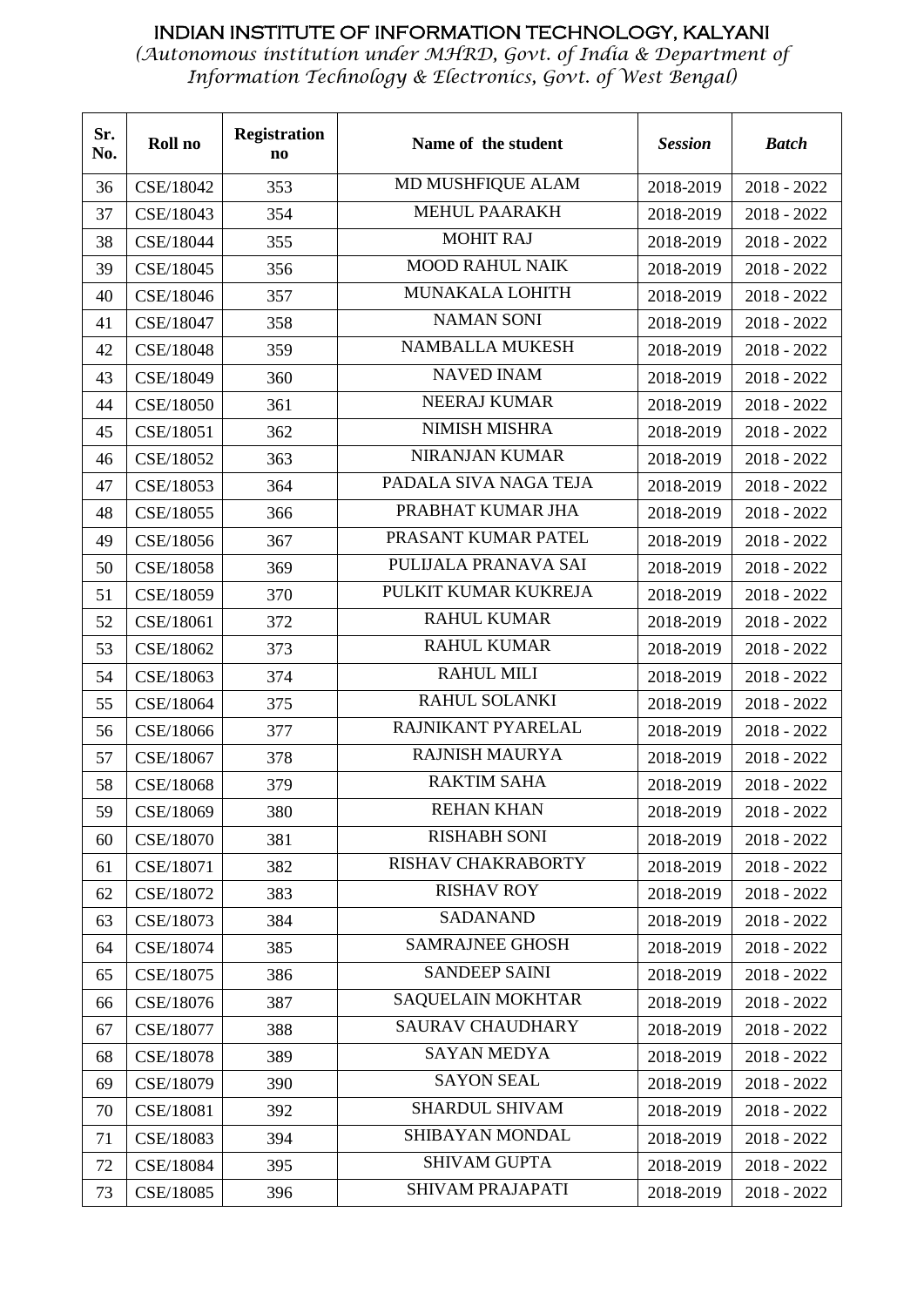| Sr.<br>No. | Roll no   | <b>Registration</b><br>$\mathbf{n}\mathbf{o}$ | Name of the student          | <b>Session</b> | <b>Batch</b>  |
|------------|-----------|-----------------------------------------------|------------------------------|----------------|---------------|
| 74         | CSE/18086 | 397                                           | SHOBHIT RAM CHAURASIYA       | 2018-2019      | $2018 - 2022$ |
| 75         | CSE/18087 | 398                                           | <b>SHUBHAM KUMAR</b>         | 2018-2019      | $2018 - 2022$ |
| 76         | CSE/18088 | 399                                           | <b>SNEHA SANA</b>            | 2018-2019      | $2018 - 2022$ |
| 77         | CSE/18089 | 400                                           | <b>SOUMI BARDHAN</b>         | 2018-2019      | $2018 - 2022$ |
| 78         | CSE/18090 | 401                                           | <b>SOUVIK BISWAS</b>         | 2018-2019      | $2018 - 2022$ |
| 79         | CSE/18091 | 402                                           | <b>SUBHADEEP SAHA</b>        | 2018-2019      | $2018 - 2022$ |
| 80         | CSE/18092 | 403                                           | <b>SUBHADIP DE</b>           | 2018-2019      | $2018 - 2022$ |
| 81         | CSE/18093 | 404                                           | <b>SUBHAM PAL</b>            | 2018-2019      | $2018 - 2022$ |
| 82         | CSE/18094 | 405                                           | SUBRATA KUMAR BISWAS         | 2018-2019      | $2018 - 2022$ |
| 83         | CSE/18095 | 406                                           | <b>SURAJ SINGH</b>           | 2018-2019      | 2018 - 2022   |
| 84         | CSE/18096 | 407                                           | SWAPNIL SRIVASTAVA           | 2018-2019      | $2018 - 2022$ |
| 85         | CSE/18097 | 408                                           | <b>SWETA BARNWAL</b>         | 2018-2019      | 2018 - 2022   |
| 86         | CSE/18098 | 409                                           | TANNERU YEDUKONDALU          | 2018-2019      | 2018 - 2022   |
| 87         | CSE/18099 | 410                                           | <b>THUMMA DINESH</b>         | 2018-2019      | $2018 - 2022$ |
| 88         | CSE/18100 | 411                                           | <b>UTSAV RAJ</b>             | 2018-2019      | $2018 - 2022$ |
| 89         | CSE/18101 | 412                                           | <b>VELIDIMALLA VENKATESH</b> | 2018-2019      | $2018 - 2022$ |
| 90         | CSE/18102 | 413                                           | VAMJANGI DIVYA               | 2018-2019      | $2018 - 2022$ |
| 91         | CSE/18104 | 415                                           | <b>VISHVAJEET YADAV</b>      | 2018-2019      | 2018 - 2022   |
| 92         | CSE/18105 | 416                                           | <b>VIVEK KUMAR YADAV</b>     | 2018-2019      | $2018 - 2022$ |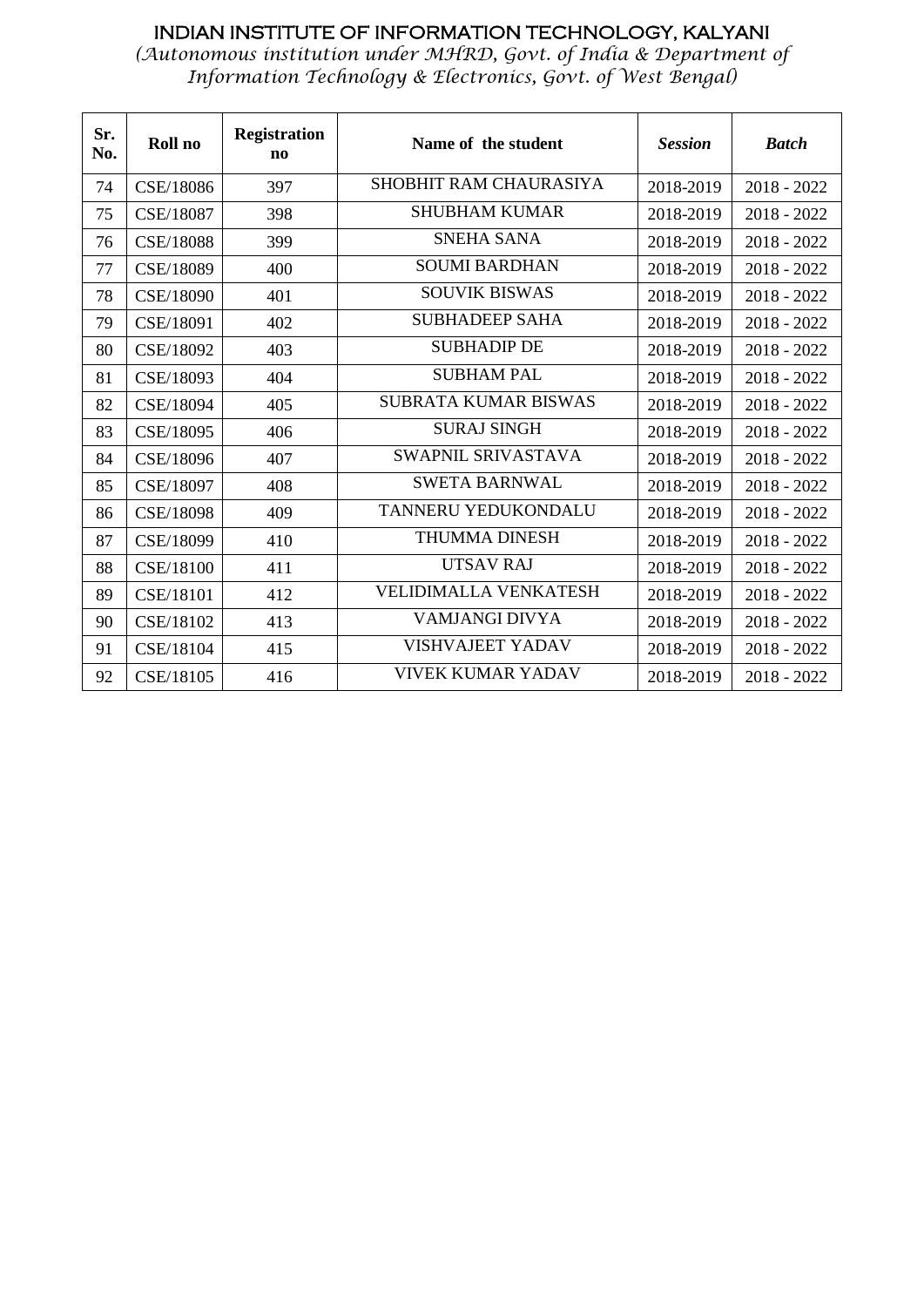*(Autonomous institution under MHRD, Govt. of India & Department of Information Technology & Electronics, Govt. of West Bengal)*

#### *B. TECH (Computer Science and Engineering) of 2019 – 2020*

| Sr.<br>No.     | Roll no   | <b>Registration</b><br>n <sub>0</sub> | Name of the student                           | <b>Session</b> | <b>Batch</b>  |
|----------------|-----------|---------------------------------------|-----------------------------------------------|----------------|---------------|
| $\mathbf{1}$   | CSE/19002 | 429                                   | <b>ABHINANDAN PAL</b>                         | 2019-2020      | $2019 - 2023$ |
| $\overline{2}$ | CSE/19003 | 430                                   | <b>ABHIRUKTH KUMAR</b><br><b>CHAKRAVARTHY</b> | 2019-2020      | $2019 - 2023$ |
| 3              | CSE/19004 | 431                                   | <b>ABHISHEK</b>                               | 2019-2020      | $2019 - 2023$ |
| $\overline{4}$ | CSE/19005 | 432                                   | <b>ABHISHEK SENGUPTA</b>                      | 2019-2020      | $2019 - 2023$ |
| 5              | CSE/19006 | 433                                   | <b>ABHISHEK SETH</b>                          | 2019-2020      | 2019 - 2023   |
| 6              | CSE/19007 | 434                                   | <b>AKASH KUMAR SINGH</b>                      | 2019-2020      | $2019 - 2023$ |
| $\tau$         | CSE/19008 | 435                                   | <b>AKASH RAMANAND RAJAK</b>                   | 2019-2020      | $2019 - 2023$ |
| 8              | CSE/19009 | 436                                   | <b>AKSHITA DIXIT</b>                          | 2019-2020      | $2019 - 2023$ |
| 9              | CSE/19010 | 437                                   | ALLU VAMSI PAVAN KUMAR                        | 2019-2020      | $2019 - 2023$ |
| 10             | CSE/19011 | 438                                   | <b>AMAAN KHAN</b>                             | 2019-2020      | $2019 - 2023$ |
| 11             | CSE/19012 | 439                                   | <b>AMAN KISHORE</b>                           | 2019-2020      | $2019 - 2023$ |
| 12             | CSE/19013 | 440                                   | <b>AMAN PRATAP SINGH</b>                      | 2019-2020      | $2019 - 2023$ |
| 13             | CSE/19015 | 442                                   | <b>ANUBHAB GHOSH</b>                          | 2019-2020      | $2019 - 2023$ |
| 14             | CSE/19016 | 443                                   | <b>APOORV NATH MISHRA</b>                     | 2019-2020      | 2019 - 2023   |
| 15             | CSE/19017 | 444                                   | <b>ARUN KUMAR</b>                             | 2019-2020      | $2019 - 2023$ |
| 16             | CSE/19018 | 445                                   | ARYAN KUMAR RAI                               | 2019-2020      | $2019 - 2023$ |
| 17             | CSE/19019 | 446                                   | <b>AYUSH VASHIST</b>                          | 2019-2020      | $2019 - 2023$ |
| 18             | CSE/19020 | 447                                   | BATTU JAHNAVI PRAVALEEKA                      | 2019-2020      | 2019 - 2023   |
| 19             | CSE/19021 | 448                                   | <b>BIRENDER SINGH</b>                         | 2019-2020      | $2019 - 2023$ |
| 20             | CSE/19022 | 449                                   | <b>BONDI SAI</b>                              | 2019-2020      | $2019 - 2023$ |
| 21             | CSE/19023 | 450                                   | <b>CHEEDEM BHARATH NAG</b>                    | 2019-2020      | $2019 - 2023$ |
| 22             | CSE/19024 | 451                                   | DABBARA LAKSHMI NARASIMHA<br><b>NAIDU</b>     | 2019-2020      | 2019 - 2023   |
| 23             | CSE/19025 | 452                                   | DEEPAYAN BISWAS                               | 2019-2020      | $2019 - 2023$ |
| 24             | CSE/19027 | 454                                   | <b>DUPPALA POORNACHANDU</b>                   | 2019-2020      | $2019 - 2023$ |
| 25             | CSE/19028 | 455                                   | <b>FAIZAN AHMED RAZA</b>                      | 2019-2020      | $2019 - 2023$ |
| 26             | CSE/19029 | 456                                   | <b>GAGAN DATT REWALA</b>                      | 2019-2020      | $2019 - 2023$ |
| 27             | CSE/19030 | 457                                   | <b>GAURAV ANAND</b>                           | 2019-2020      | $2019 - 2023$ |
| 28             | CSE/19031 | 458                                   | <b>GAURAV SINGH</b>                           | 2019-2020      | $2019 - 2023$ |
| 29             | CSE/19032 | 459                                   | <b>HARSH RAJ</b>                              | 2019-2020      | 2019 - 2023   |
| 30             | CSE/19033 | 460                                   | <b>HARSHIT SHARMA</b>                         | 2019-2020      | 2019 - 2023   |
| 31             | CSE/19034 | 461                                   | <b>ISHA SHAW</b>                              | 2019-2020      | 2019 - 2023   |
| 32             | CSE/19035 | 462                                   | <b>ISHAN MISHRA</b>                           | 2019-2020      | $2019 - 2023$ |
| 33             | CSE/19036 | 463                                   | <b>JOY SEN</b>                                | 2019-2020      | $2019 - 2023$ |
| 34             | CSE/19037 | 464                                   | KARNATI BHANU PRAKASH<br><b>REDDY</b>         | 2019-2020      | $2019 - 2023$ |
| 35             | CSE/19038 | 465                                   | <b>KIRRU THARUN KUMAR</b>                     | 2019-2020      | $2019 - 2023$ |
| 36             | CSE/19039 | 466                                   | KOSURI VENKATESH                              | 2019-2020      | $2019 - 2023$ |
| 37             | CSE/19040 | 467                                   | KS VAMSI KRISHNA                              | 2019-2020      | $2019 - 2023$ |

#### *Batch - (2019- 2023)*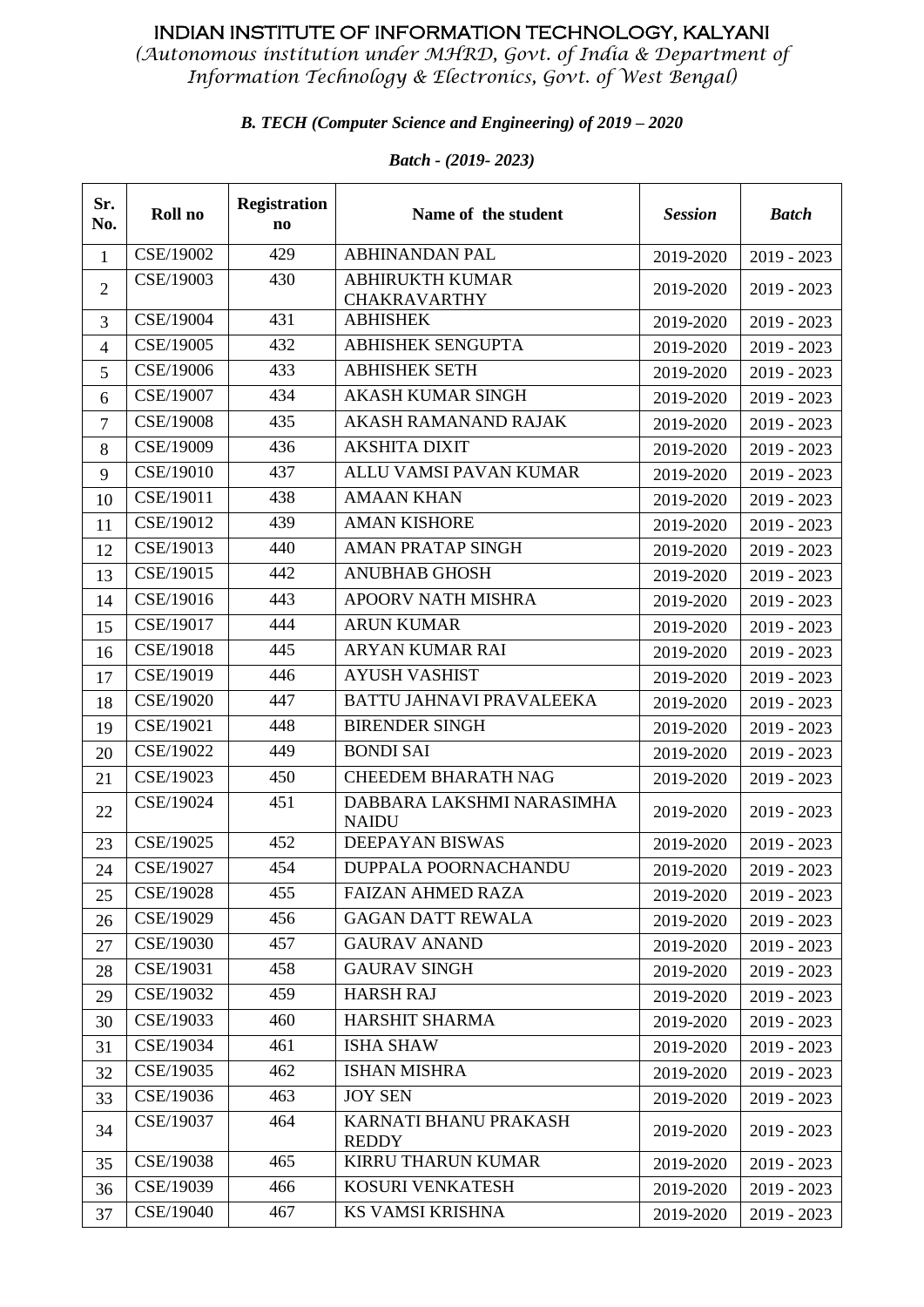| Sr.<br>No. | Roll no   | <b>Registration</b><br>n <sub>0</sub> | Name of the student                         | <b>Session</b> | <b>Batch</b>  |
|------------|-----------|---------------------------------------|---------------------------------------------|----------------|---------------|
| 38         | CSE/19042 | 469                                   | KSHITIJ KUMAR SINGH                         | 2019-2020      | $2019 - 2023$ |
| 39         | CSE/19043 | 470                                   | <b>KUMAR SAURABH</b>                        | 2019-2020      | $2019 - 2023$ |
| 40         | CSE/19044 | 471                                   | <b>LALAM RAJA SEKHAR</b>                    | 2019-2020      | $2019 - 2023$ |
| 41         | CSE/19045 | 472                                   | MANGALAGIRI DIVYAVENI                       | 2019-2020      | $2019 - 2023$ |
| 42         | CSE/19046 | 473                                   | <b>MAYANK PRATAP SINGH</b>                  | 2019-2020      | $2019 - 2023$ |
| 43         | CSE/19047 | 474                                   | <b>MEDHIR MANOJ</b>                         | 2019-2020      | $2019 - 2023$ |
| 44         | CSE/19048 | 475                                   | MUKKAMALA SAI DILEEP KUMAR                  | 2019-2020      | $2019 - 2023$ |
| 45         | CSE/19049 | 476                                   | MUPPINA NAGENDRA                            | 2019-2020      | $2019 - 2023$ |
| 46         | CSE/19050 | 477                                   | <b>NARESH</b>                               | 2019-2020      | $2019 - 2023$ |
| 47         | CSE/19051 | 478                                   | NEERAJ KUMAR                                | 2019-2020      | 2019 - 2023   |
| 48         | CSE/19052 | 479                                   | NIRMAL KUMAR                                | 2019-2020      | $2019 - 2023$ |
| 49         | CSE/19053 | 480                                   | NITISH KUMAR SINGH                          | 2019-2020      | $2019 - 2023$ |
| 50         | CSE/19054 | 481                                   | PALLAV DUBEY                                | 2019-2020      | $2019 - 2023$ |
| 51         | CSE/19055 | 482                                   | PALLI HRITAM RAO                            | 2019-2020      | $2019 - 2023$ |
| 52         | CSE/19056 | 483                                   | PODEM JESWANTH                              | 2019-2020      | $2019 - 2023$ |
| 53         | CSE/19057 | 484                                   | PRASHANT BABERWAL                           | 2019-2020      | $2019 - 2023$ |
| 54         | CSE/19058 | 485                                   | PRASHANT KUMAR UPADHYAY                     | 2019-2020      | 2019 - 2023   |
| 55         | CSE/19059 | 486                                   | PRAVEEN SHUKLA                              | 2019-2020      | $2019 - 2023$ |
| 56         | CSE/19060 | 487                                   | PURNENDU VASHISTHA                          | 2019-2020      | $2019 - 2023$ |
| 57         | CSE/19061 | 488                                   | <b>RAJNISH SINGH</b>                        | 2019-2020      | $2019 - 2023$ |
| 58         | CSE/19062 | 489                                   | <b>RITESH BHASKAR</b>                       | 2019-2020      | 2019 - 2023   |
| 59         | CSE/19063 | 490                                   | SAURABH SANYAM JAISWAL                      | 2019-2020      | 2019 - 2023   |
| 60         | CSE/19064 | 491                                   | <b>SHUBHAM KUMAR</b>                        | 2019-2020      | $2019 - 2023$ |
| 61         | CSE/19065 | 492                                   | <b>SONU OLA</b>                             | 2019-2020      | $2019 - 2023$ |
| 62         | CSE/19066 | 493                                   | <b>SUKHPREET SINGH</b>                      | 2019-2020      | 2019 - 2023   |
| 63         | CSE/19067 | 494                                   | VADUGURU VENKATA UDAY<br><b>KIRAN SARMA</b> | 2019-2020      | $2019 - 2023$ |
| 64         | CSE/19068 | 495                                   | VAKA RAVI CHANDRA                           | 2019-2020      | $2019 - 2023$ |
| 65         | CSE/19069 | 496                                   | <b>VEDANT GUPTA</b>                         | 2019-2020      | $2019 - 2023$ |
| 66         | CSE/19070 | 497                                   | <b>VENGADA SAI THARUN</b>                   | 2019-2020      | $2019 - 2023$ |
| 67         | CSE/19071 | 498                                   | <b>VENIGALLA VINEEL SAI</b>                 | 2019-2020      | $2019 - 2023$ |
| 68         | CSE/19072 | 499                                   | <b>VIJAY SHANKAR</b>                        | 2019-2020      | $2019 - 2023$ |
| 69         | CSE/19073 | 500                                   | <b>VIKAS KUMAR</b>                          | 2019-2020      | $2019 - 2023$ |
| 70         | CSE/19075 | 502                                   | YASHRAJ SINGH RAJPUT                        | 2019-2020      | $2019 - 2023$ |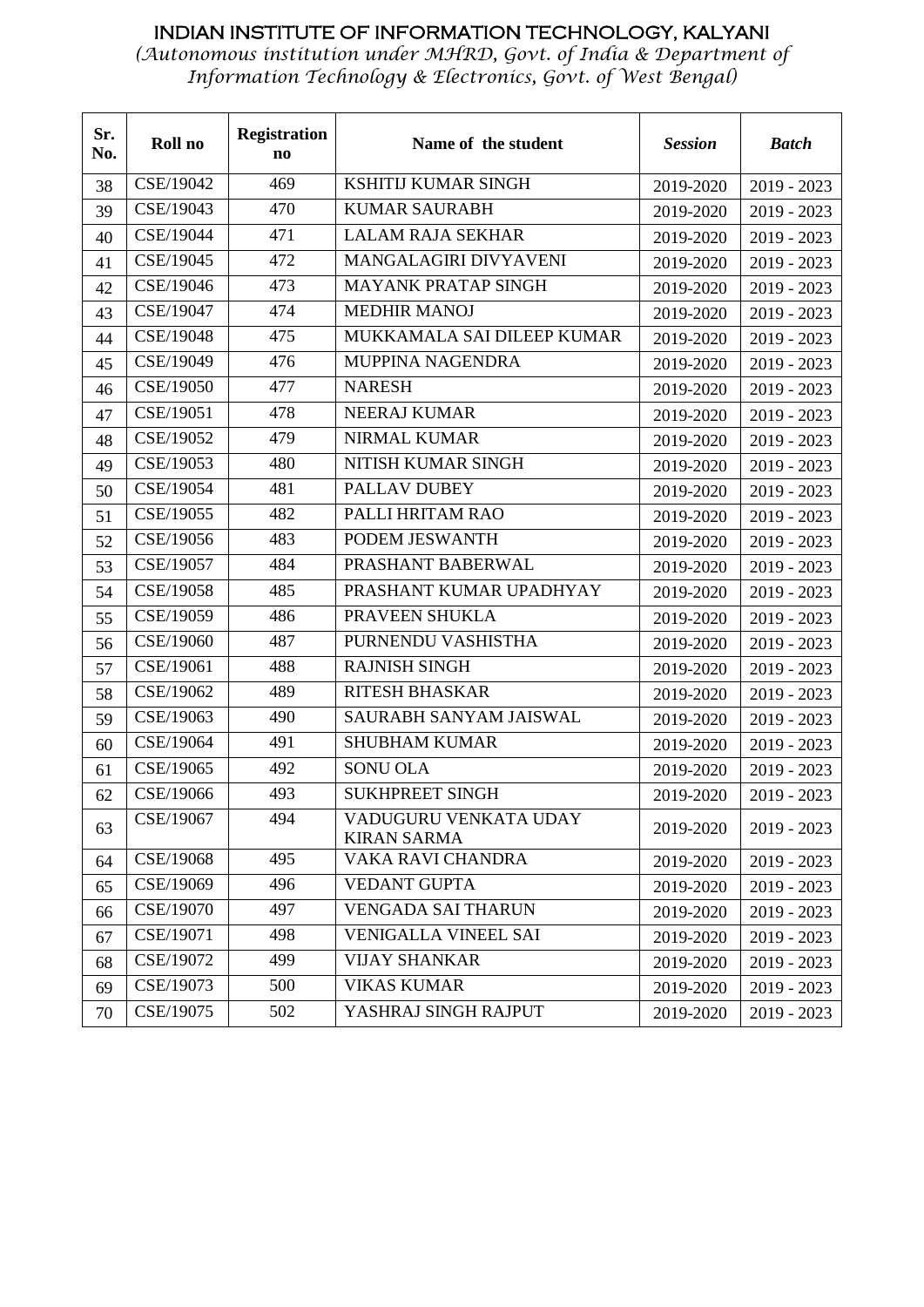*(Autonomous institution under MHRD, Govt. of India & Department of Information Technology & Electronics, Govt. of West Bengal)*

| Sr.<br>No.     | Roll no   | <b>Registration</b><br>$\mathbf{n}\mathbf{o}$ | Name of the student                          | <b>Session</b> | <b>Batch</b>  |
|----------------|-----------|-----------------------------------------------|----------------------------------------------|----------------|---------------|
| $\mathbf{1}$   | CSE/20001 | 521                                           | <b>ABHISHREE</b>                             | 2020-2021      | $2020 - 2024$ |
| $\overline{2}$ | CSE/20002 | 522                                           | <b>ABIR BISWAS</b>                           | 2020-2021      | $2020 - 2024$ |
| $\overline{3}$ | CSE/20003 | 523                                           | <b>ADARSH RANJAN</b>                         | 2020-2021      | $2020 - 2024$ |
| $\overline{4}$ | CSE/20004 | 524                                           | ADITYA AGARWAL                               | 2020-2021      | $2020 - 2024$ |
| 5              | CSE/20005 | 525                                           | <b>ADITYA SAHU</b>                           | 2020-2021      | $2020 - 2024$ |
| 6              | CSE/20006 | 526                                           | <b>AKASH PARUA</b>                           | 2020-2021      | $2020 - 2024$ |
| $\overline{7}$ | CSE/20007 | 527                                           | <b>AKSHAY TOMAR</b>                          | 2020-2021      | $2020 - 2024$ |
| 8              | CSE/20008 | 528                                           | <b>AKSHIT</b>                                | 2020-2021      | $2020 - 2024$ |
| 9              | CSE/20009 | 529                                           | ALI ASAD QUASIM                              | 2020-2021      | $2020 - 2024$ |
| 10             | CSE/20010 | 530                                           | <b>ALOK KUMAR RAI</b>                        | 2020-2021      | $2020 - 2024$ |
| 11             | CSE/20011 | 531                                           | <b>ALOK RANA</b>                             | 2020-2021      | $2020 - 2024$ |
| 12             | CSE/20012 | 532                                           | <b>AMAN PRABHAKAR</b>                        | 2020-2021      | $2020 - 2024$ |
| 13             | CSE/20013 | 533                                           | <b>AMAN YADAV</b>                            | 2020-2021      | $2020 - 2024$ |
| 14             | CSE/20014 | 534                                           | <b>ANIK GHOSH</b>                            | 2020-2021      | $2020 - 2024$ |
| 15             | CSE/20015 | 535                                           | ANIMESH KUMAR SINHA                          | 2020-2021      | $2020 - 2024$ |
| 16             | CSE/20016 | 536                                           | ANINDITA PRAMANIK                            | 2020-2021      | $2020 - 2024$ |
| 17             | CSE/20017 | 537                                           | <b>ANKIT GUPTA</b>                           | 2020-2021      | $2020 - 2024$ |
| 18             | CSE/20018 | 538                                           | <b>ANKIT MISHRA</b>                          | 2020-2021      | $2020 - 2024$ |
| 19             | CSE/20019 | 539                                           | ANMOL SRIVASTAVA                             | 2020-2021      | $2020 - 2024$ |
| 20             | CSE/20020 | 540                                           | <b>ANUJ KIRODIA</b>                          | 2020-2021      | $2020 - 2024$ |
| 21             | CSE/20021 | 541                                           | <b>ANUJ KUMAR</b>                            | 2020-2021      | $2020 - 2024$ |
| 22             | CSE/20022 | 542                                           | <b>APURBA NATH</b>                           | 2020-2021      | $2020 - 2024$ |
| 23             | CSE/20024 | 544                                           | <b>ASHUTOSH MAURYA</b>                       | 2020-2021      | $2020 - 2024$ |
| 24             | CSE/20025 | 545                                           | <b>ASIT GHATAK</b>                           | 2020-2021      | $2020 - 2024$ |
| 25             | CSE/20026 | 546                                           | <b>AYUSH KUMAR SINGH</b>                     | 2020-2021      | $2020 - 2024$ |
| 26             | CSE/20027 | 547                                           | <b>AYUSHMAN BHATT</b>                        | 2020-2021      | $2020 - 2024$ |
| 27             | CSE/20028 | 548                                           | <b>BADDIGAM RAMA</b><br><b>KRISHNA REDDY</b> | 2020-2021      | $2020 - 2024$ |
| 28             | CSE/20029 | 549                                           | <b>BANDARU DILEEP</b><br><b>KUMAR</b>        | 2020-2021      | $2020 - 2024$ |
| 29             | CSE/20030 | 550                                           | <b>BANKITHUNG Y KIKON</b>                    | 2020-2021      | $2020 - 2024$ |
| 30             | CSE/20031 | 551                                           | <b>BANOTH RAHUL</b>                          | 2020-2021      | $2020 - 2024$ |
| 31             | CSE/20032 | 552                                           | <b>BHANU PRAKASH</b><br><b>MUDAVATH</b>      | 2020-2021      | $2020 - 2024$ |
| 32             | CSE/20033 | 553                                           | <b>BHUBAN RUIDAS</b>                         | 2020-2021      | $2020 - 2024$ |
| 33             | CSE/20034 | 554                                           | <b>BINAY BORUN MANN</b>                      | 2020-2021      | $2020 - 2024$ |
| 34             | CSE/20035 | 555                                           | <b>BITAN ATARTHY</b>                         | 2020-2021      | $2020 - 2024$ |
| 35             | CSE/20036 | 556                                           | <b>CHAYON SAHA</b>                           | 2020-2021      | $2020 - 2024$ |
| 36             | CSE/20037 | 557                                           | <b>CHINMOY KUMAR BERA</b>                    | 2020-2021      | $2020 - 2024$ |
| 37             | CSE/20038 | 558                                           | <b>DEV GUPTA</b>                             | 2020-2021      | $2020 - 2024$ |
| 38             | CSE/20039 | 559                                           | DEVADI YEKADITYA                             | 2020-2021      | $2020 - 2024$ |

*B. TECH (Computer Science and Engineering) of 2020 – 2021 Batch - (2020- 2024)*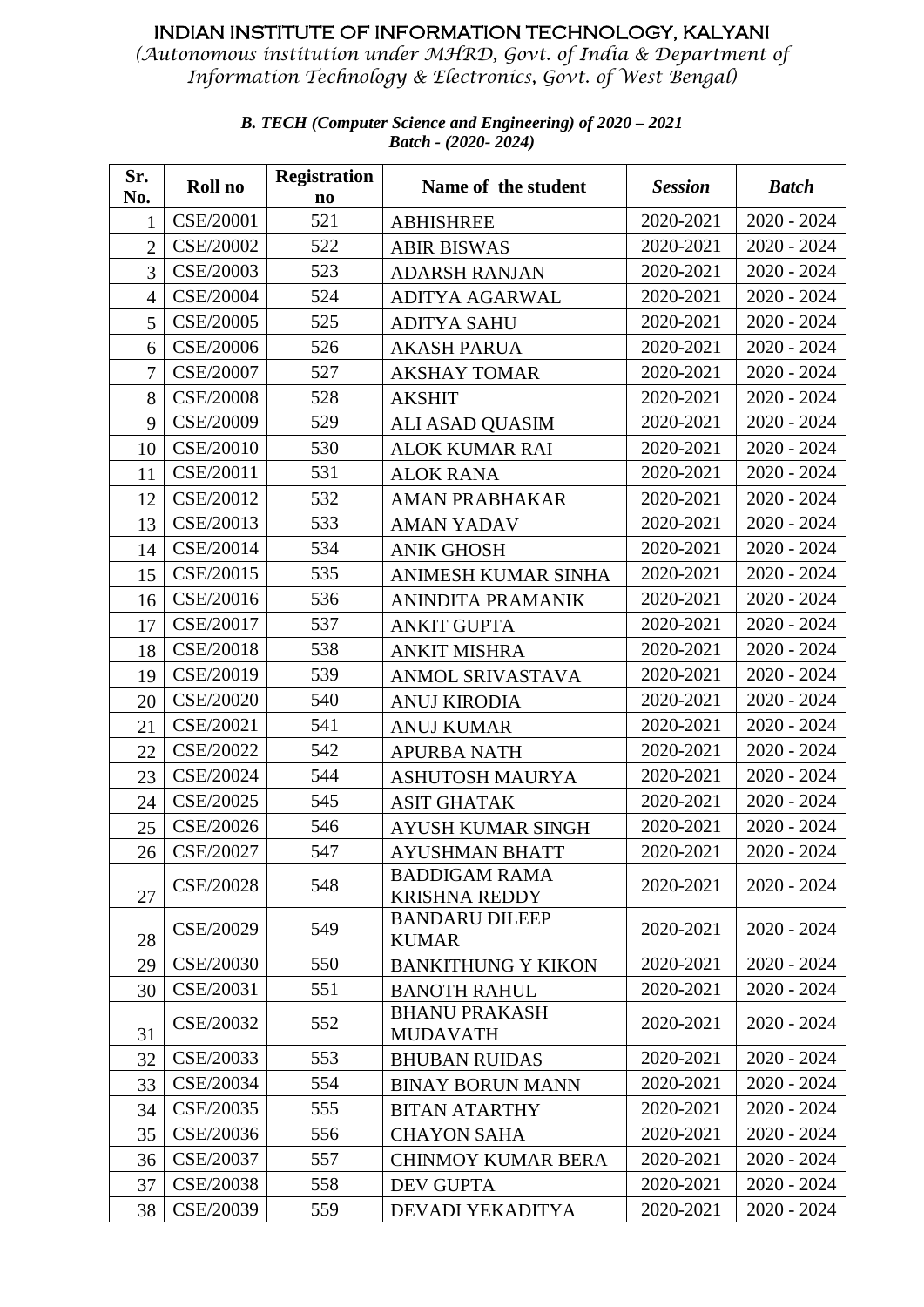| Sr. | Roll no          | <b>Registration</b>    | Name of the student                    | <b>Session</b> | <b>Batch</b>  |
|-----|------------------|------------------------|----------------------------------------|----------------|---------------|
| No. |                  | $\mathbf{n}\mathbf{o}$ |                                        |                |               |
| 39  | CSE/20040        | 560                    | <b>DIBYAJEET SAHOO</b>                 | 2020-2021      | $2020 - 2024$ |
| 40  | CSE/20041        | 561                    | <b>DIVYA KUMAR KARAN</b>               | 2020-2021      | $2020 - 2024$ |
| 41  | CSE/20042        | 562                    | <b>GANTELA BHANU</b><br><b>PRASAD</b>  | 2020-2021      | $2020 - 2024$ |
| 42  | CSE/20043        | 563                    | <b>GAUTAM RAJ</b>                      | 2020-2021      | 2020 - 2024   |
| 43  | CSE/20044        | 564                    | HARSH VISHWAKARMA                      | 2020-2021      | $2020 - 2024$ |
| 44  | CSE/20046        | 566                    | <b>HRITHIK ROSHAN</b>                  | 2020-2021      | $2020 - 2024$ |
| 45  | CSE/20047        | 567                    | <b>HRITIK RANJAN</b>                   | 2020-2021      | 2020 - 2024   |
| 46  | CSE/20048        | 568                    | <b>HRITWIK GHOSH</b>                   | 2020-2021      | $2020 - 2024$ |
| 47  | CSE/20049        | 569                    | <b>JATIN VERMA</b>                     | 2020-2021      | 2020 - 2024   |
| 48  | CSE/20050        | 570                    | KHUSHAL SHARMA                         | 2020-2021      | $2020 - 2024$ |
| 49  | CSE/20052        | 572                    | <b>MAJETI SIVA SATHWIK</b>             | 2020-2021      | $2020 - 2024$ |
| 50  | CSE/20053        | 573                    | <b>MANISH KUMAR</b>                    | 2020-2021      | $2020 - 2024$ |
| 51  | CSE/20054        | 574                    | <b>MAYANK CHAUHAN</b>                  | 2020-2021      | $2020 - 2024$ |
| 52  | CSE/20055        | 575                    | MISLAH RAHMAN C P                      | 2020-2021      | $2020 - 2024$ |
| 53  | CSE/20056        | 576                    | <b>MORA JYOTHISWAR</b><br><b>REDDY</b> | 2020-2021      | $2020 - 2024$ |
| 54  | CSE/20058        | 578                    | PALLAV SAXENA                          | 2020-2021      | $2020 - 2024$ |
| 55  | CSE/20059        | 579                    | PANKAJ KUMAR                           | 2020-2021      | 2020 - 2024   |
| 56  | CSE/20060        | 580                    | PARAS PAPNAI                           | 2020-2021      | $2020 - 2024$ |
| 57  | CSE/20061        | 581                    | <b>PAWAN</b>                           | 2020-2021      | $2020 - 2024$ |
| 58  | CSE/20062        | 582                    | POSINA PHANI                           | 2020-2021      | 2020 - 2024   |
| 59  | CSE/20063        | 583                    | PRABHAT KUMAR                          | 2020-2021      | 2020 - 2024   |
| 60  | CSE/20064        | 584                    | PRAYAG BISWAS                          | 2020-2021      | $2020 - 2024$ |
| 61  | CSE/20065        | 585                    | PULIMI CHETAN REDDY                    | 2020-2021      | $2020 - 2024$ |
| 62  | CSE/20066        | 586                    | PURVANSH SONTHALIA                     | 2020-2021      | 2020 - 2024   |
| 63  | CSE/20067        | 587                    | <b>RAHUL</b>                           | 2020-2021      | 2020 - 2024   |
| 64  | CSE/20068        | 588                    | <b>RATHOD SURESH</b>                   | 2020-2021      | $2020 - 2024$ |
| 65  | CSE/20069        | 589                    | <b>RAUNAK SUNIL</b>                    | 2020-2021      | $2020 - 2024$ |
| 66  | CSE/20070        | 590                    | <b>RAVIKANT TIWARI</b>                 | 2020-2021      | $2020 - 2024$ |
| 67  | CSE/20071        | 591                    | REVELLA BHARATH<br><b>KUMAR</b>        | 2020-2021      | $2020 - 2024$ |
| 68  | CSE/20072        | 592                    | RISHABH SHUKLA                         | 2020-2021      | $2020 - 2024$ |
| 69  | CSE/20073        | 593                    | <b>RITESH RANJAN</b>                   | 2020-2021      | $2020 - 2024$ |
| 70  | CSE/20074        | 594                    | SABYASACHI PAUL                        | 2020-2021      | $2020 - 2024$ |
| 71  | CSE/20075        | 595                    | <b>SATENDRA PAL</b>                    | 2020-2021      | $2020 - 2024$ |
| 72  | CSE/20076        | 596                    | SATYAJEET GAURAV                       | 2020-2021      | $2020 - 2024$ |
| 73  | CSE/20077        | 597                    | <b>SATYAM BHARTI</b>                   | 2020-2021      | $2020 - 2024$ |
| 74  | CSE/20078        | 598                    | <b>SAURABH KUMAR</b>                   | 2020-2021      | $2020 - 2024$ |
| 75  | CSE/20079        | 599                    | <b>SHRESTH JAIN</b>                    | 2020-2021      | $2020 - 2024$ |
| 76  | <b>CSE/20080</b> | 600                    | <b>SHUBHAM KUMAR</b>                   | 2020-2021      | $2020 - 2024$ |
| 77  | CSE/20081        | 601                    | <b>SOHAM CHAKRABORTY</b>               | 2020-2021      | $2020 - 2024$ |
| 78  | CSE/20082        | 602                    | <b>SOMESH KUMAR</b>                    | 2020-2021      | $2020 - 2024$ |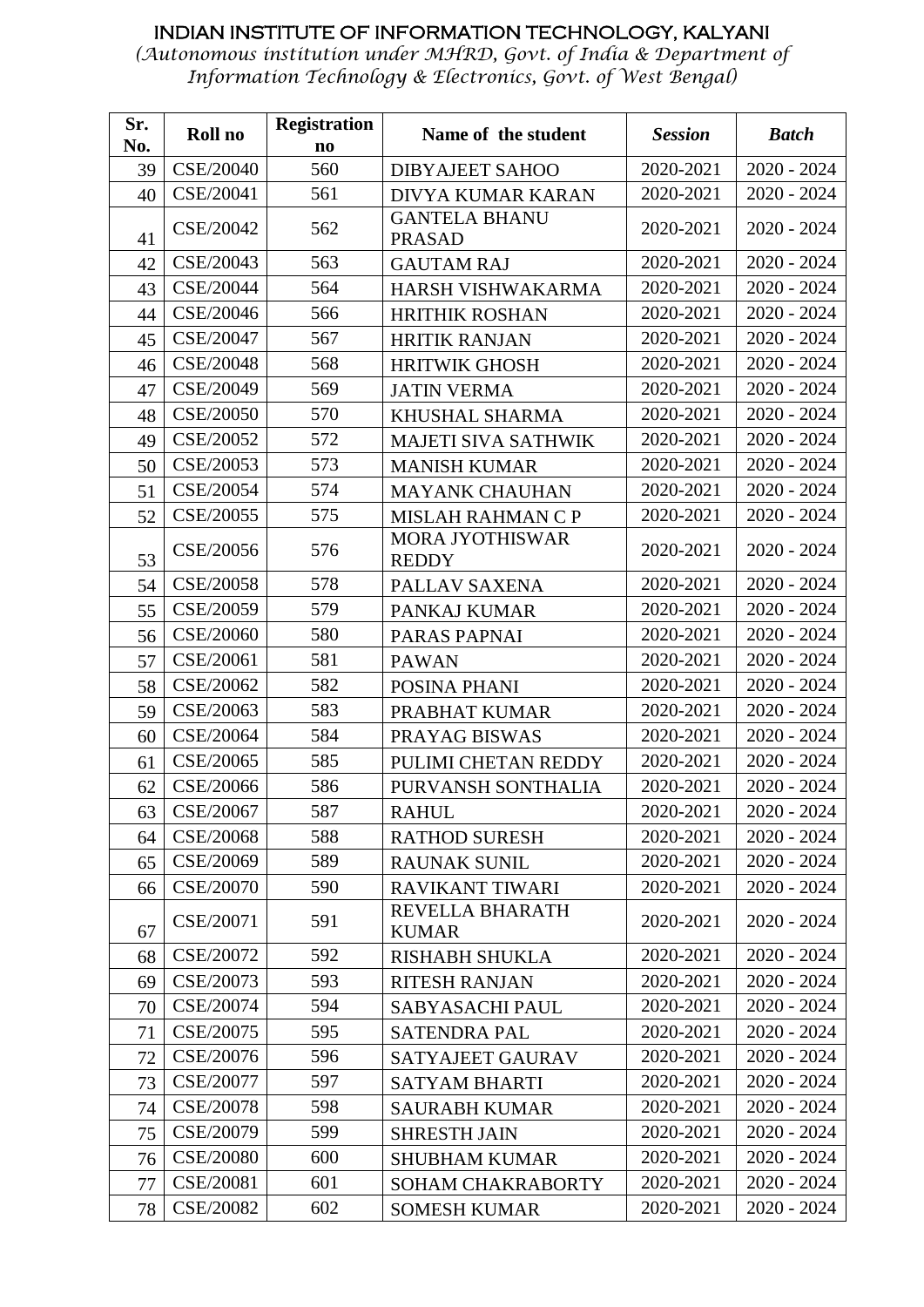| Sr. | Roll no          | <b>Registration</b>    | Name of the student                      | <b>Session</b> | <b>Batch</b>  |
|-----|------------------|------------------------|------------------------------------------|----------------|---------------|
| No. |                  | $\mathbf{n}\mathbf{o}$ |                                          |                |               |
| 79  | CSE/20083        | 603                    | <b>SOUMALYA BISWAS</b>                   | 2020-2021      | $2020 - 2024$ |
| 80  | CSE/20084        | 604                    | <b>SOUMEN BISWAS</b>                     | 2020-2021      | $2020 - 2024$ |
| 81  | CSE/20085        | 605                    | <b>SOURIN DEY</b>                        | 2020-2021      | $2020 - 2024$ |
| 82  | CSE/20086        | 606                    | <b>SRIJANJEET SINGH</b><br><b>SEHRA</b>  | 2020-2021      | $2020 - 2024$ |
| 83  | CSE/20087        | 607                    | <b>SRIKANT CHAUDHARY</b>                 | 2020-2021      | $2020 - 2024$ |
| 84  | <b>CSE/20088</b> | 608                    | <b>SRIRAMSETTY BHANU</b><br><b>TEJA</b>  | 2020-2021      | $2020 - 2024$ |
| 85  | CSE/20089        | 609                    | <b>SUBHADEEP</b><br><b>CHOWDHURY</b>     | 2020-2021      | $2020 - 2024$ |
| 86  | CSE/20090        | 610                    | <b>SUBHAM MAJI</b>                       | 2020-2021      | $2020 - 2024$ |
| 87  | CSE/20091        | 611                    | <b>SUDARSHAN KUMAR</b>                   | 2020-2021      | $2020 - 2024$ |
| 88  | CSE/20093        | 613                    | <b>SURYANSH OMAR</b>                     | 2020-2021      | $2020 - 2024$ |
| 89  | CSE/20094        | 614                    | <b>SURYANSH SISODIA</b>                  | 2020-2021      | $2020 - 2024$ |
| 90  | CSE/20095        | 615                    | <b>TALLURI SAI KUMAR</b><br><b>REDDY</b> | 2020-2021      | $2020 - 2024$ |
| 91  | CSE/20096        | 616                    | <b>TANISHQUE SHUKLA</b>                  | 2020-2021      | $2020 - 2024$ |
| 92  | CSE/20097        | 617                    | <b>TATHAGATA ROY</b>                     | 2020-2021      | $2020 - 2024$ |
| 93  | CSE/20098        | 618                    | TEJAVATH CHANDANA<br><b>SRI</b>          | 2020-2021      | $2020 - 2024$ |
| 94  | CSE/20099        | 619                    | V ADITHYA VENKAT                         | 2020-2021      | $2020 - 2024$ |
| 95  | CSE/20100        | 620                    | <b>VEMANA JOSHUA</b><br><b>IMMANUEL</b>  | 2020-2021      | $2020 - 2024$ |
| 96  | CSE/20101        | 621                    | <b>VINAY SINGH</b>                       | 2020-2021      | $2020 - 2024$ |
| 97  | CSE/20102        | 622                    | <b>VISHAL CHAUHAN</b>                    | 2020-2021      | $2020 - 2024$ |
| 98  | CSE/20103        | 623                    | YASHRAJ SINGH                            | 2020-2021      | $2020 - 2024$ |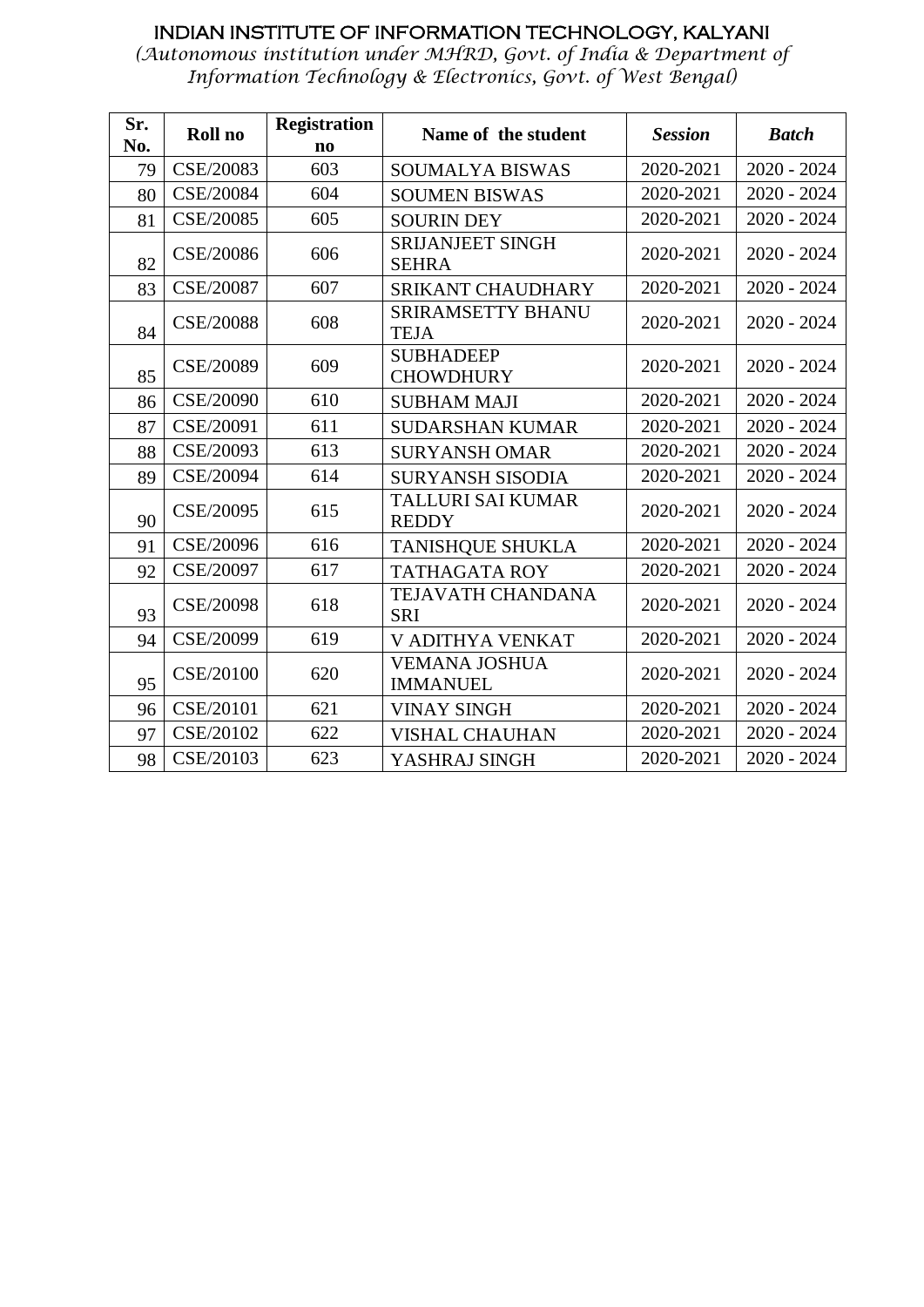*(Autonomous institution under MHRD, Govt. of India & Department of Information Technology & Electronics, Govt. of West Bengal)*

| Sr. no.        | <b>Roll No</b> | <b>Registration</b><br><b>Number</b> | <b>Name of the Student</b>                 | <b>Session</b> | <b>Batch</b>  |
|----------------|----------------|--------------------------------------|--------------------------------------------|----------------|---------------|
| $\mathbf{1}$   | CSE/21001      | 661                                  | <b>AAYUSH GUPTA</b>                        | 2021-2022      | $2021 - 2025$ |
| $\overline{2}$ | CSE/21002      | 662                                  | <b>ABHIK MAJI</b>                          | 2021-2022      | $2021 - 2025$ |
| 3              | CSE/21003      | 663                                  | <b>ADINAPUNYO BANERJEE</b>                 | 2021-2022      | $2021 - 2025$ |
| $\overline{4}$ | CSE/21004      | 664                                  | <b>ADITYA SHARMA</b>                       | 2021-2022      | $2021 - 2025$ |
| 5              | CSE/21005      | 665                                  | ADUSUMILLI VENKATARAM<br><b>LALITANAND</b> | 2021-2022      | $2021 - 2025$ |
| 6              | CSE/21006      | 666                                  | <b>AHAREEN SAHA</b>                        | 2021-2022      | $2021 - 2025$ |
| $\overline{7}$ | CSE/21007      | 667                                  | <b>AJAY DETWAL</b>                         | 2021-2022      | $2021 - 2025$ |
| 8              | CSE/21008      | 668                                  | <b>AKSHAJ PAL</b>                          | 2021-2022      | $2021 - 2025$ |
| 9              | CSE/21009      | 669                                  | <b>AMARJIT HORE</b>                        | 2021-2022      | $2021 - 2025$ |
| 10             | CSE/21010      | 670                                  | <b>AMOGH K UMESH</b>                       | 2021-2022      | $2021 - 2025$ |
| 11             | CSE/21011      | 671                                  | <b>ANKIT GHOSH</b>                         | 2021-2022      | $2021 - 2025$ |
| 12             | CSE/21012      | 672                                  | <b>ANKUSH KUMAR</b>                        | 2021-2022      | $2021 - 2025$ |
| 13             | CSE/21013      | 673                                  | <b>ANURAG HALDER</b>                       | 2021-2022      | $2021 - 2025$ |
| 14             | CSE/21014      | 674                                  | <b>ANURAG KUMAR</b>                        | 2021-2022      | $2021 - 2025$ |
| 15             | CSE/21015      | 675                                  | <b>ARHAN BASU</b>                          | 2021-2022      | $2021 - 2025$ |
| 16             | CSE/21016      | 676                                  | <b>ARUNAVA JODDER</b>                      | 2021-2022      | $2021 - 2025$ |
| 17             | CSE/21017      | 677                                  | <b>ARYA PRATIM RAY</b>                     | 2021-2022      | $2021 - 2025$ |
| 18             | CSE/21018      | 678                                  | <b>ASHISH KUMAR</b>                        | 2021-2022      | $2021 - 2025$ |
| 19             | CSE/21019      | 679                                  | <b>AVISHEK MONDAL</b>                      | 2021-2022      | $2021 - 2025$ |
| 20             | CSE/21021      | 681                                  | <b>AYUSH ARYAN</b>                         | 2021-2022      | $2021 - 2025$ |
| 21             | CSE/21022      | 682                                  | <b>AYUSH KUMAR</b>                         | 2021-2022      | $2021 - 2025$ |
| 22             | CSE/21023      | 683                                  | <b>AYUSH KUMAR</b>                         | 2021-2022      | $2021 - 2025$ |
| 23             | CSE/21024      | 684                                  | <b>AYUSHI SINGH</b>                        | 2021-2022      | $2021 - 2025$ |
| 24             | CSE/21025      | 685                                  | <b>BARSHAN BISWAS</b>                      | 2021-2022      | 2021 - 2025   |
| 25             | CSE/21026      | 686                                  | <b>BELLANA YASWANTH</b>                    | 2021-2022      | $2021 - 2025$ |
| 26             | CSE/21027      | 687                                  | <b>BIKRAM MANDAL</b>                       | 2021-2022      | $2021 - 2025$ |
| 27             | CSE/21028      | 688                                  | <b>BISHAL SAHA</b>                         | 2021-2022      | $2021 - 2025$ |
| 28             | CSE/21029      | 689                                  | <b>BOMMALI RANADHEER</b>                   | 2021-2022      | $2021 - 2025$ |
| 29             | CSE/21030      | 690                                  | <b>CHANDNI JHA</b>                         | 2021-2022      | $2021 - 2025$ |
| 30             | CSE/21031      | 691                                  | DABBADI HARSHA<br><b>VARDHAN</b>           | 2021-2022      | $2021 - 2025$ |
| 31             | CSE/21032      | 692                                  | DEBAJYOTI MANDAL                           | 2021-2022      | $2021 - 2025$ |
| 32             | CSE/21033      | 693                                  | <b>DHATRESH VARMA</b><br><b>KONDURU</b>    | 2021-2022      | $2021 - 2025$ |
| 33             | CSE/21034      | 694                                  | <b>DHRUV GAURAV</b>                        | 2021-2022      | $2021 - 2025$ |
| 34             | CSE/21035      | 695                                  | <b>DIPANJAN KONAR</b>                      | 2021-2022      | $2021 - 2025$ |
| 35             | CSE/21036      | 696                                  | <b>GARLA PENCHALA PRASAD</b>               | 2021-2022      | $2021 - 2025$ |

#### *B. TECH (Computer Science and Engineering) of 2021 – 2022 Batch - (2021- 2025)*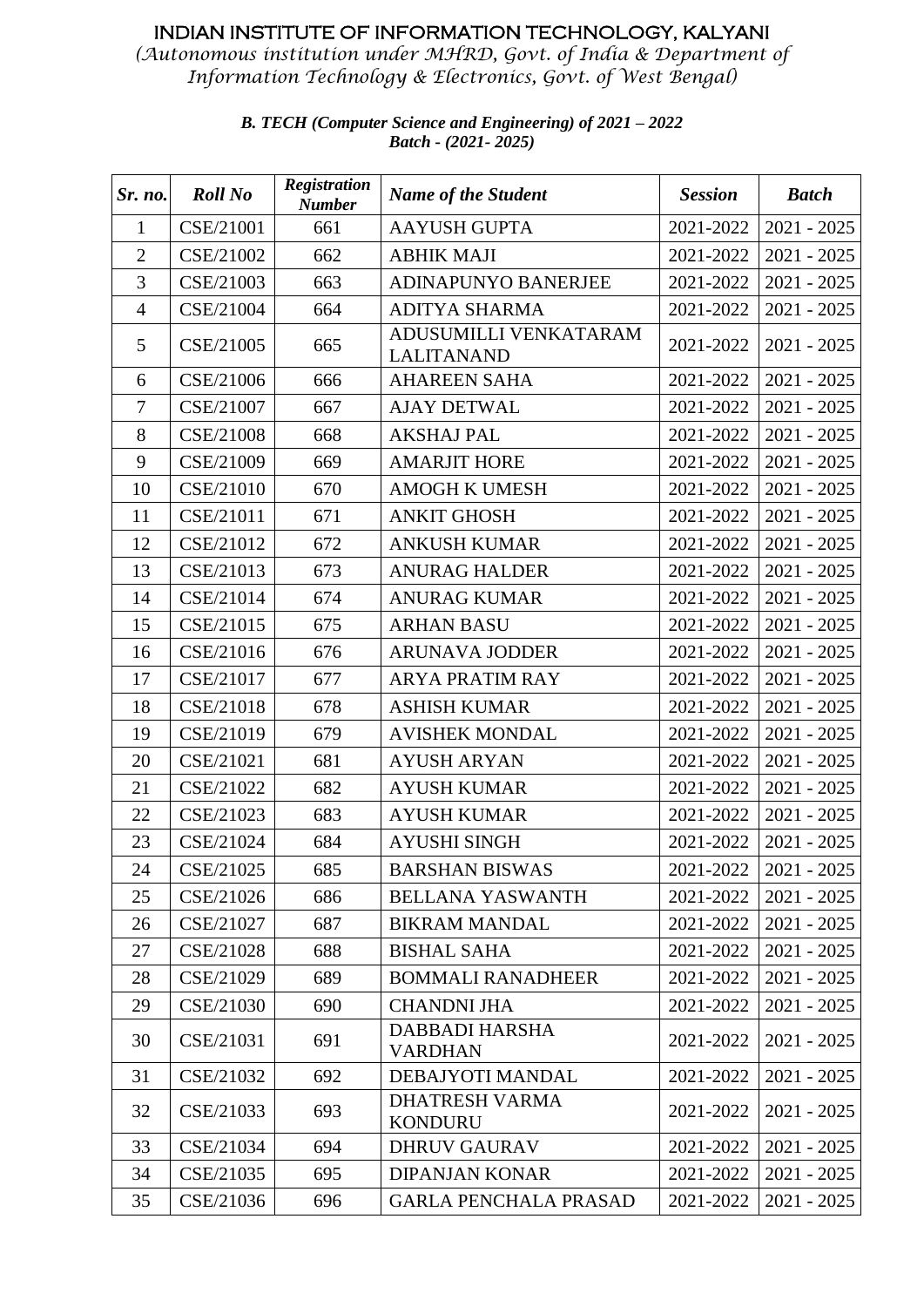| Sr. no. | <b>Roll No</b> | Registration<br><b>Number</b> | <b>Name of the Student</b>                 | <b>Session</b> | <b>Batch</b>  |
|---------|----------------|-------------------------------|--------------------------------------------|----------------|---------------|
| 36      | CSE/21037      | 697                           | <b>GUNIT KANDHWAY</b>                      | 2021-2022      | $2021 - 2025$ |
| 37      | CSE/21038      | 698                           | <b>HAMDAAN ALI</b>                         | 2021-2022      | $2021 - 2025$ |
| 38      | CSE/21039      | 699                           | <b>HARSH KUMAR SINGH</b>                   | 2021-2022      | $2021 - 2025$ |
| 39      | CSE/21040      | 700                           | KANIMERAKA YOGENDRA<br><b>KUMAR</b>        | 2021-2022      | $2021 - 2025$ |
| 40      | CSE/21041      | 701                           | KETHA SAI BHANU ARJUN                      | 2021-2022      | $2021 - 2025$ |
| 41      | CSE/21042      | 702                           | <b>KISALAY KUMAR</b>                       | 2021-2022      | $2021 - 2025$ |
| 42      | CSE/21043      | 703                           | KOMMISETTI SAI VENKATA<br>SATYA MANI GOKUL | 2021-2022      | $2021 - 2025$ |
| 43      | CSE/21044      | 704                           | <b>KRISHNENDU</b><br><b>BHATTACHARYYA</b>  | 2021-2022      | $2021 - 2025$ |
| 44      | CSE/21045      | 705                           | <b>KUSHAGRA SINGH</b>                      | 2021-2022      | $2021 - 2025$ |
| 45      | CSE/21046      | 706                           | LAVUDIYA ABHISHEK                          | 2021-2022      | $2021 - 2025$ |
| 46      | CSE/21047      | 707                           | <b>MADHURA BANERJEE</b>                    | 2021-2022      | $2021 - 2025$ |
| 47      | CSE/21048      | 708                           | <b>MAHARSHI BASU</b>                       | 2021-2022      | $2021 - 2025$ |
| 48      | CSE/21049      | 709                           | <b>MAHESH MEENA</b>                        | 2021-2022      | $2021 - 2025$ |
| 49      | CSE/21050      | 710                           | <b>MANDALA SARATH SAI</b>                  | 2021-2022      | $2021 - 2025$ |
| 50      | CSE/21051      | 711                           | <b>MANISH PRAJAPATI</b>                    | 2021-2022      | $2021 - 2025$ |
| 51      | CSE/21052      | 712                           | MEDISETTI SRINIVAS RAO                     | 2021-2022      | $2021 - 2025$ |
| 52      | CSE/21053      | 713                           | <b>MOHD SARIQUE</b>                        | 2021-2022      | $2021 - 2025$ |
| 53      | CSE/21054      | 714                           | <b>NILADRI SADHU</b>                       | 2021-2022      | $2021 - 2025$ |
| 54      | CSE/21055      | 715                           | P AKSHAY                                   | 2021-2022      | $2021 - 2025$ |
| 55      | CSE/21056      | 716                           | PAILA DILEEP SAI                           | 2021-2022      | $2021 - 2025$ |
| 56      | CSE/21057      | 717                           | PALAPARTHI DANUNJAYA<br><b>KASI GANESH</b> | 2021-2022      | $2021 - 2025$ |
| 57      | CSE/21058      | 718                           | PATHALAVATH ARUN<br><b>KUMAR</b>           | 2021-2022      | $2021 - 2025$ |
| 58      | CSE/21059      | 719                           | PRAJAPATI PRATHAM ARJUN                    | 2021-2022      | $2021 - 2025$ |
| 59      | CSE/21060      | 720                           | PRAKRITI PRASANTA<br><b>CHATTERJEE</b>     | 2021-2022      | $2021 - 2025$ |
| 60      | CSE/21061      | 721                           | PRAWAL VERMA                               | 2021-2022      | $2021 - 2025$ |
| 61      | CSE/21062      | 722                           | PREET RAJ GUPTA                            | 2021-2022      | $2021 - 2025$ |
| 62      | CSE/21063      | 723                           | PREETAM PATI                               | 2021-2022      | $2021 - 2025$ |
| 63      | CSE/21064      | 724                           | <b>PURNAMRITA</b><br><b>BHATTACHARJEE</b>  | 2021-2022      | $2021 - 2025$ |
| 64      | CSE/21065      | 725                           | <b>RAHUL DEWANGAN</b>                      | 2021-2022      | $2021 - 2025$ |
| 65      | CSE/21066      | 726                           | <b>RISHI KUMAR</b>                         | 2021-2022      | $2021 - 2025$ |
| 66      | CSE/21067      | 727                           | <b>RISHIKESH BAIN</b>                      | 2021-2022      | $2021 - 2025$ |
| 67      | CSE/21068      | 728                           | <b>ROHIT KUMAR</b>                         | 2021-2022      | $2021 - 2025$ |
| 68      | CSE/21069      | 729                           | <b>ROSHAN KUMAR</b>                        | 2021-2022      | $2021 - 2025$ |
| 69      | CSE/21070      | 730                           | <b>S ABHINAV RAJ</b>                       | 2021-2022      | $2021 - 2025$ |
| 70      | CSE/21071      | 731                           | <b>SAGAR MANKOTI</b>                       | 2021-2022      | $2021 - 2025$ |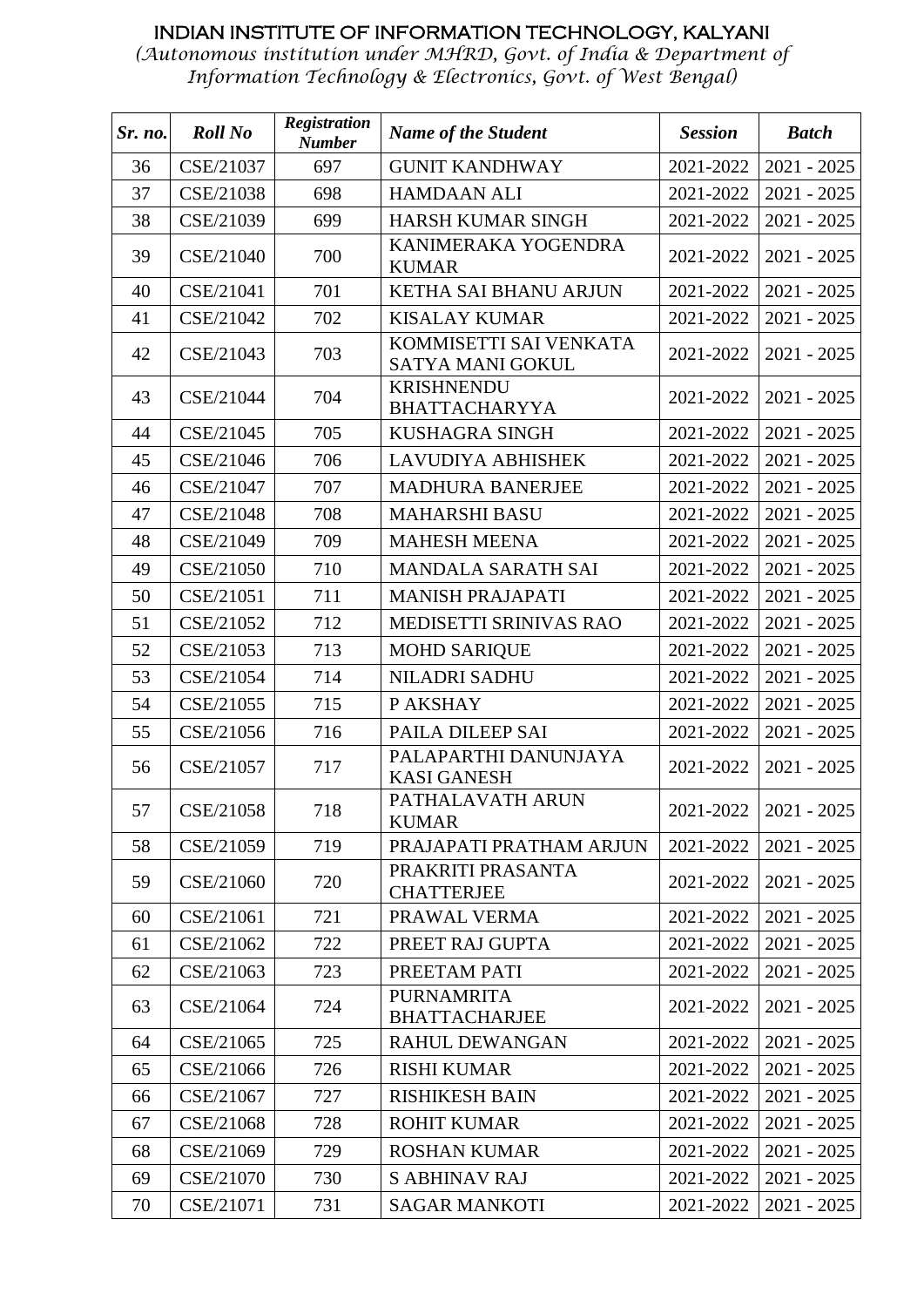| Sr. no. | <b>Roll No</b> | <b>Registration</b><br><b>Number</b> | <b>Name of the Student</b>                 | <b>Session</b> | <b>Batch</b>  |
|---------|----------------|--------------------------------------|--------------------------------------------|----------------|---------------|
| 71      | CSE/21072      | 732                                  | <b>SAKSHAM SAGAR</b>                       | 2021-2022      | $2021 - 2025$ |
| 72      | CSE/21073      | 733                                  | <b>SANGBED PAL</b>                         | 2021-2022      | $2021 - 2025$ |
| 73      | CSE/21074      | 734                                  | <b>SAURABH TIWARI</b>                      | 2021-2022      | $2021 - 2025$ |
| 74      | CSE/21075      | 735                                  | <b>SAYAN KARMAKAR</b>                      | 2021-2022      | $2021 - 2025$ |
| 75      | CSE/21076      | 736                                  | <b>SHILPI BACHHAR</b>                      | 2021-2022      | $2021 - 2025$ |
| 76      | CSE/21077      | 737                                  | <b>SHIV SHANKAR SINGH</b>                  | 2021-2022      | $2021 - 2025$ |
| 77      | CSE/21078      | 738                                  | <b>SHIVAM SINGH</b>                        | 2021-2022      | $2021 - 2025$ |
| 78      | CSE/21079      | 739                                  | SHREY SUNIL KUMBHARE                       | 2021-2022      | $2021 - 2025$ |
| 79      | CSE/21080      | 740                                  | SHREYASH SHRAWAN                           | 2021-2022      | $2021 - 2025$ |
| 80      | CSE/21081      | 741                                  | <b>SHUBH RAI</b>                           | 2021-2022      | $2021 - 2025$ |
| 81      | CSE/21082      | 742                                  | SHUBHAM KUMAR JHA                          | 2021-2022      | $2021 - 2025$ |
| 82      | CSE/21083      | 743                                  | SIDDHARTH SINGH                            | 2021-2022      | $2021 - 2025$ |
| 83      | CSE/21084      | 744                                  | <b>SOHAM MITRA</b>                         | 2021-2022      | $2021 - 2025$ |
| 84      | CSE/21085      | 745                                  | <b>SONAM ATTA</b>                          | 2021-2022      | $2021 - 2025$ |
| 85      | CSE/21086      | 746                                  | <b>SOUMYA TIWARI</b>                       | 2021-2022      | $2021 - 2025$ |
| 86      | CSE/21087      | 747                                  | SOURABRATA BOSE                            | 2021-2022      | $2021 - 2025$ |
| 87      | CSE/21088      | 748                                  | <b>SOUVIK BAIDYA</b>                       | 2021-2022      | $2021 - 2025$ |
| 88      | CSE/21089      | 749                                  | <b>STARLIN ISWARY</b>                      | 2021-2022      | $2021 - 2025$ |
| 89      | CSE/21090      | 750                                  | <b>SUBHRADEEP RAY</b>                      | 2021-2022      | $2021 - 2025$ |
| 90      | CSE/21091      | 751                                  | <b>SUDIP MONDAL</b>                        | 2021-2022      | $2021 - 2025$ |
| 91      | CSE/21092      | 752                                  | <b>SUMIT KUMAR</b>                         | 2021-2022      | $2021 - 2025$ |
| 92      | CSE/21093      | 753                                  | <b>SURYANSH TIWARI</b>                     | 2021-2022      | $2021 - 2025$ |
| 93      | CSE/21094      | 754                                  | <b>SUSHANTA DAS</b>                        | 2021-2022      | $2021 - 2025$ |
| 94      | CSE/21095      | 755                                  | <b>SUVAM MANNA</b>                         | 2021-2022      | $2021 - 2025$ |
| 95      | CSE/21096      | 756                                  | <b>SWAGATA BHUNIA</b>                      | 2021-2022      | $2021 - 2025$ |
| 96      | CSE/21097      | 757                                  | <b>SWARNADIP DEY</b>                       | 2021-2022      | $2021 - 2025$ |
| 97      | CSE/21098      | 758                                  | <b>SWARNAVA DAS</b>                        | 2021-2022      | $2021 - 2025$ |
| 98      | CSE/21099      | 759                                  | <b>TAMAL MALLICK</b>                       | 2021-2022      | $2021 - 2025$ |
| 99      | CSE/21100      | 760                                  | TEJAVATH OM SAI TEJA                       | 2021-2022      | $2021 - 2025$ |
| 100     | CSE/21101      | 761                                  | <b>TUSHAR AGARWAL</b>                      | 2021-2022      | $2021 - 2025$ |
| 101     | CSE/21102      | 762                                  | UTKARSH KRISHNA                            | 2021-2022      | $2021 - 2025$ |
| 102     | CSE/21103      | 763                                  | VAJRAPU MANOJ KALYAN                       | 2021-2022      | $2021 - 2025$ |
| 103     | CSE/21104      | 764                                  | <b>VARUN JAISWAL</b>                       | 2021-2022      | $2021 - 2025$ |
| 104     | CSE/21105      | 765                                  | <b>VIBHOO SRIVASTAVA</b>                   | 2021-2022      | $2021 - 2025$ |
| 105     | CSE/21106      | 766                                  | <b>VINAY PRAKASH</b>                       | 2021-2022      | $2021 - 2025$ |
| 106     | CSE/21107      | 767                                  | VISHAL KASHYAP                             | 2021-2022      | $2021 - 2025$ |
| 107     | CSE/21108      | 768                                  | <b>WAPHARE CHAITANYA</b><br><b>SHANKAR</b> | 2021-2022      | $2021 - 2025$ |
| 108     | CSE/21109      | 769                                  | YASH KUMAR RASTOGI                         | 2021-2022      | $2021 - 2025$ |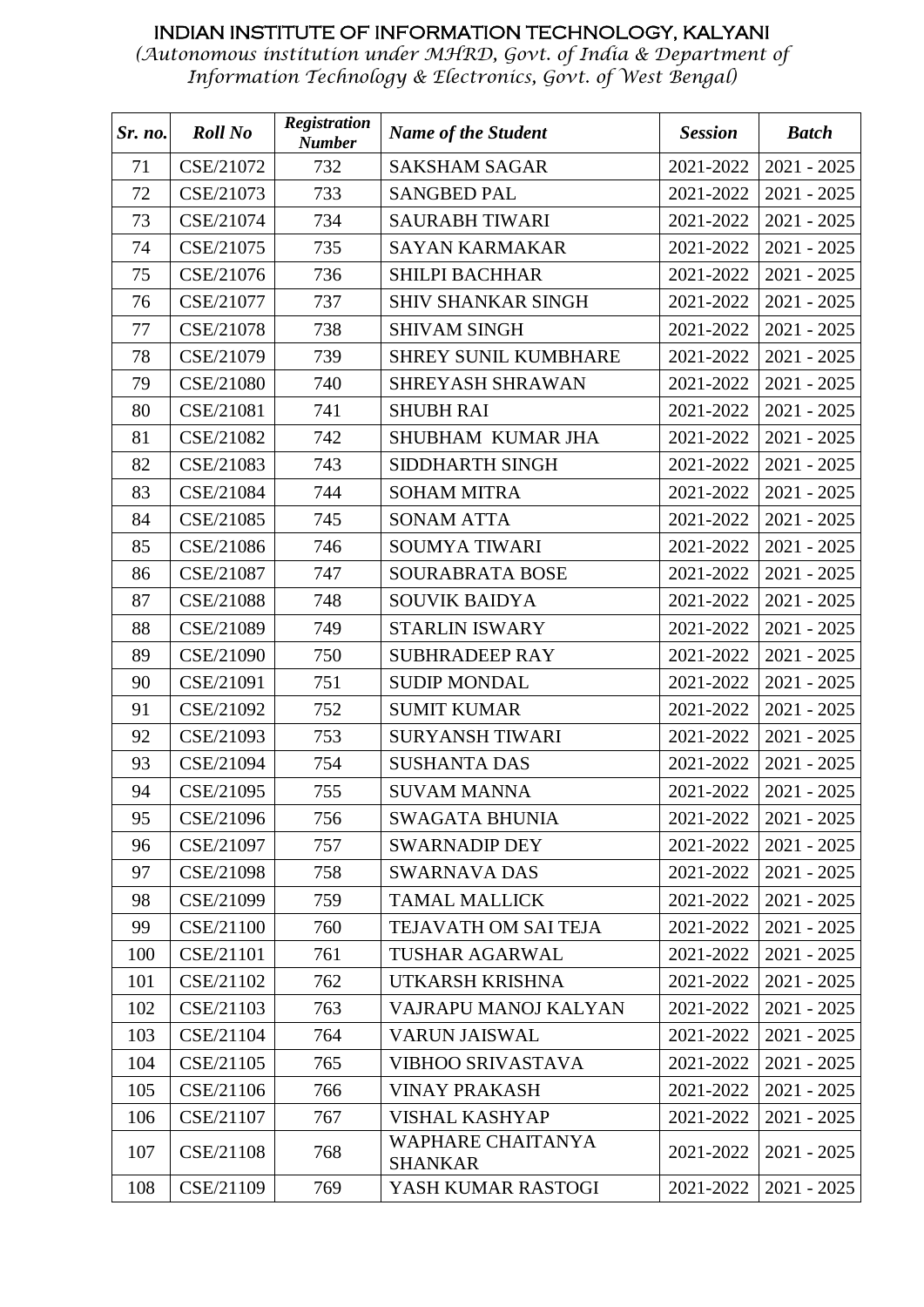*(Autonomous institution under MHRD, Govt. of India & Department of Information Technology & Electronics, Govt. of West Bengal)*

> *B. TECH (Electronics and Communication Engineering) of 2021 – 2022 Batch - (2021- 2025)*

| Sr. no.        | <b>Roll No</b> | <b>Registration</b><br><b>Number</b> | <b>Name of the Student</b>            | <b>Session</b> | <b>Batch</b>            |
|----------------|----------------|--------------------------------------|---------------------------------------|----------------|-------------------------|
| $\mathbf{1}$   | ECE/21110      | 770                                  | <b>ADAVATH PRANATHI</b>               | 2021-2022      | $2021 - 2025$           |
| $\overline{2}$ | ECE/21111      | 771                                  | <b>ADITYA MISHRA</b>                  | 2021-2022      | $2021 - 2025$           |
| 3              | ECE/21112      | 772                                  | ALUBILLI PRAVEEN KUMAR                | 2021-2022      | $2021 - 2025$           |
| $\overline{4}$ | ECE/21113      | 773                                  | <b>ANIRBAN BISWAS</b>                 | 2021-2022      | $2021 - 2025$           |
| 5              | ECE/21114      | 774                                  | <b>ANUBHAV RANJAN</b>                 | 2021-2022      | $2021 - 2025$           |
| 6              | ECE/21115      | 775                                  | <b>ANUSHREE SINHA</b>                 | 2021-2022      | $2021 - 2025$           |
| $\overline{7}$ | ECE/21116      | 776                                  | <b>ARSALAN ASHRAF</b>                 | 2021-2022      | $2021 - 2025$           |
| 8              | ECE/21117      | 777                                  | ARSHALAN QUASAIN                      | 2021-2022      | $2021 - 2025$           |
| 9              | ECE/21118      | 778                                  | <b>ARYAN SONI</b>                     | 2021-2022      | $2021 - 2025$           |
| 10             | ECE/21119      | 779                                  | <b>ASTIK YADAV</b>                    | 2021-2022      | $2021 - 2025$           |
| 11             | ECE/21120      | 780                                  | <b>BALAGA ROOP SAI</b>                | 2021-2022      | $2021 - 2025$           |
| 12             | ECE/21121      | 781                                  | <b>CHINMAY BHAGAT</b>                 | 2021-2022      | $2021 - 2025$           |
| 13             | ECE/21122      | 782                                  | DEEPANSHU SINGH                       | 2021-2022      | $2021 - 2025$           |
| 14             | ECE/21123      | 783                                  | <b>DIVYANSHU KUMAR</b>                | 2021-2022      | $2021 - 2025$           |
| 15             | ECE/21124      | 784                                  | <b>GEETANSH JANGID</b>                | 2021-2022      | $2021 - 2025$           |
| 16             | ECE/21125      | 785                                  | <b>HARSH KUMAR</b>                    | 2021-2022      | $2021 - 2025$           |
| 17             | ECE/21126      | 786                                  | HARSH KUMAR KARAN                     | 2021-2022      | $2021 - 2025$           |
| 18             | ECE/21127      | 787                                  | HARSH SINGH RAWAT                     | 2021-2022      | $2021 - 2025$           |
| 19             | ECE/21128      | 788                                  | <b>HRITIK DUBEY</b>                   | 2021-2022      | $2021 - 2025$           |
| 20             | ECE/21129      | 789                                  | <b>KARTIKEY TEOTIA</b>                | 2021-2022      | $2021 - 2025$           |
| 21             | ECE/21130      | 790                                  | KORNU VENKATA SANTOSH<br><b>KUMAR</b> | 2021-2022      | $2021 - 2025$           |
| 22             | ECE/21131      | 791                                  | <b>MANISH KUMAR GOND</b>              | 2021-2022      | $2021 - 2025$           |
| 23             | ECE/21132      | 792                                  | <b>MANMOHAN TODI</b>                  | 2021-2022      | $2021 - 2025$           |
| 24             | ECE/21133      | 793                                  | NAGABATHULA SNEHA SIRI                |                | 2021-2022   2021 - 2025 |
| 25             | ECE/21134      | 794                                  | <b>NAGIRI YASWANTH</b>                | 2021-2022      | $2021 - 2025$           |
| 26             | ECE/21135      | 795                                  | <b>NALLA VAMSI</b>                    | 2021-2022      | $2021 - 2025$           |
| 27             | ECE/21136      | 796                                  | NIKHIL LAXMINARAYANA                  | 2021-2022      | $2021 - 2025$           |
| 28             | ECE/21137      | 797                                  | NIKHIL SINGH                          | 2021-2022      | $2021 - 2025$           |
| 29             | ECE/21138      | 798                                  | NILOTPAL SARKAR                       | 2021-2022      | $2021 - 2025$           |
| 30             | ECE/21139      | 799                                  | <b>OINDRILA DAS</b>                   | 2021-2022      | $2021 - 2025$           |
| 31             | ECE/21140      | 800                                  | OM SAGAR MISHRA                       | 2021-2022      | $2021 - 2025$           |
| 32             | ECE/21141      | 801                                  | PATALA YESWANTH                       | 2021-2022      | $2021 - 2025$           |
| 33             | ECE/21142      | 802                                  | PRAVAR GUPTA                          | 2021-2022      | $2021 - 2025$           |
| 34             | ECE/21143      | 803                                  | <b>RAJESH</b>                         | 2021-2022      | $2021 - 2025$           |
| 35             | ECE/21144      | 804                                  | <b>RAUSHAN KUMAR</b>                  | 2021-2022      | $2021 - 2025$           |
| 36             | ECE/21146      | 806                                  | RUDRA PRATAP SINGH                    | 2021-2022      | $2021 - 2025$           |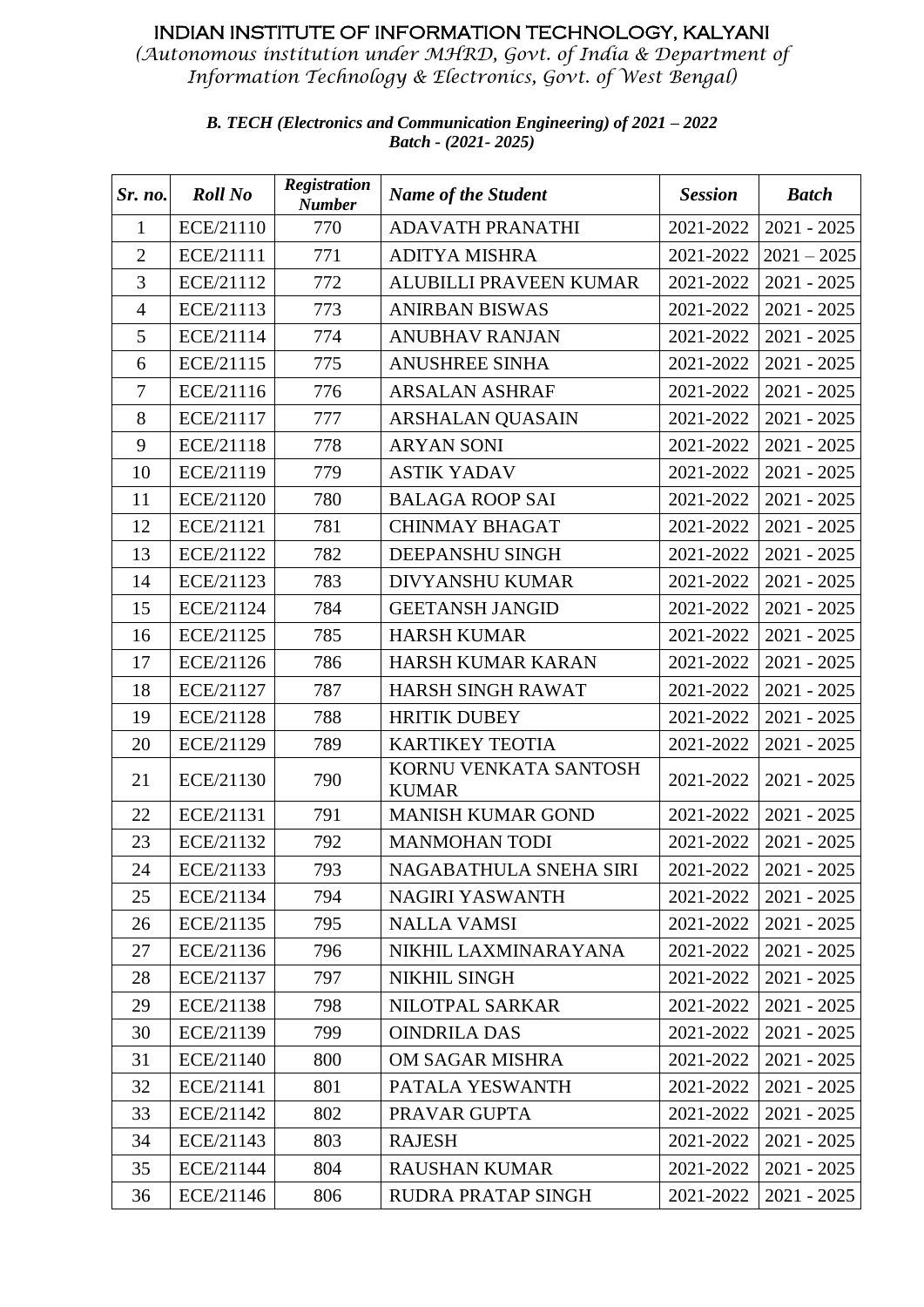*(Autonomous institution under MHRD, Govt. of India & Department of Information Technology & Electronics, Govt. of West Bengal)*

| Sr. no. | <b>Roll No</b> | <b>Registration</b><br><b>Number</b> | <b>Name of the Student</b>  | <b>Session</b> | <b>Batch</b>  |
|---------|----------------|--------------------------------------|-----------------------------|----------------|---------------|
| 37      | ECE/21147      | 807                                  | <b>RUSHIL RANJAN</b>        | 2021-2022      | $2021 - 2025$ |
| 38      | ECE/21148      | 808                                  | <b>SABAVATH VIJAY KUMAR</b> | 2021-2022      | $2021 - 2025$ |
| 39      | ECE/21149      | 809                                  | <b>SARAF VIVEK CHARY</b>    | 2021-2022      | $2021 - 2025$ |
| 40      | ECE/21150      | 810                                  | <b>SAYANTAN MAJEE</b>       | 2021-2022      | $2021 - 2025$ |
| 41      | ECE/21151      | 811                                  | <b>SHASHANK</b>             | 2021-2022      | $2021 - 2025$ |
| 42      | ECE/21152      | 812                                  | <b>SHIRISH MANOJ BOBDE</b>  | 2021-2022      | $2021 - 2025$ |
| 43      | ECE/21153      | 813                                  | <b>SOUMYADEEP GHOSH</b>     | 2021-2022      | $2021 - 2025$ |
| 44      | ECE/21154      | 814                                  | <b>SUNDEEP NAYAK</b>        | 2021-2022      | $2021 - 2025$ |
| 45      | ECE/21155      | 815                                  | <b>SWAPNIL CHOWDHURY</b>    | 2021-2022      | $2021 - 2025$ |
| 46      | ECE/21156      | 816                                  | <b>THEJUS K</b>             | 2021-2022      | $2021 - 2025$ |
| 47      | ECE/21157      | 817                                  | <b>VISWANATH ODIYA</b>      | 2021-2022      | $2021 - 2025$ |
| 48      | ECE/21158      | 818                                  | YASHRAJ JAIN                | 2021-2022      | $2021 - 2025$ |

#### **P.hD Students (Computer Science and Engineering & Electronics and Communication Engineering)** Admission during Autumn 2018 - 19

| Sr.<br>No. | Roll no       | <b>Registration</b><br><b>Number</b> | <b>Session</b> | Name of the<br>student/Scholar<br>(PhD) | <b>Batch</b>                                                                                 |
|------------|---------------|--------------------------------------|----------------|-----------------------------------------|----------------------------------------------------------------------------------------------|
| 1.         | PhD/CSE/18001 | 0000300                              | 2018-2019      | Abhishek<br>Mukhopadhyay                | 5 years<br>Admission date: - 17th July 2018<br>Institute Enrolment date -<br>19th July, 2018 |
| 2.         | PhD/CSE/18005 | 0000304                              | 2018-2019      | Sagarika Ghosh                          | 5 years<br>Admission date: - 17th July 2018<br>Institute Enrolment date -<br>19th July, 2018 |
| 3.         | PhD/CSE/18006 | 0000305                              | 2018-2019      | Soma Das                                | 5 years<br>Admission date: - 19th July 2018<br>Institute Enrolment date -<br>19th July, 2018 |
| 4.         | PhD/CSE/18007 | 0000306                              | 2018-2019      | Sourav Chandra<br>Mandal                | 5 years<br>Admission date: - 19th July 2018<br>Institute Enrolment date -<br>19th July, 2018 |
| 5.         | PhD/CSE/18008 | 0000307                              | 2018-2019      | Srijita Basu                            | 5 years<br>Admission date: - 19th July 2018<br>Institute Enrolment date –<br>19th July, 2018 |
| 6.         | PhD/CSE/18009 | 0000308                              | 2018-2019      | Suparna<br>Karmakar                     | 5 years<br>Admission date: - 17th July 2018<br>Institute Enrolment date -<br>19th July, 2018 |
| 7.         | PhD/ECE/18010 | 0000309                              | 2018-2019      | Susmita Das                             | 5 years<br>Admission date: - 19th July 2018<br>Institute Enrolment date -<br>19th July, 2018 |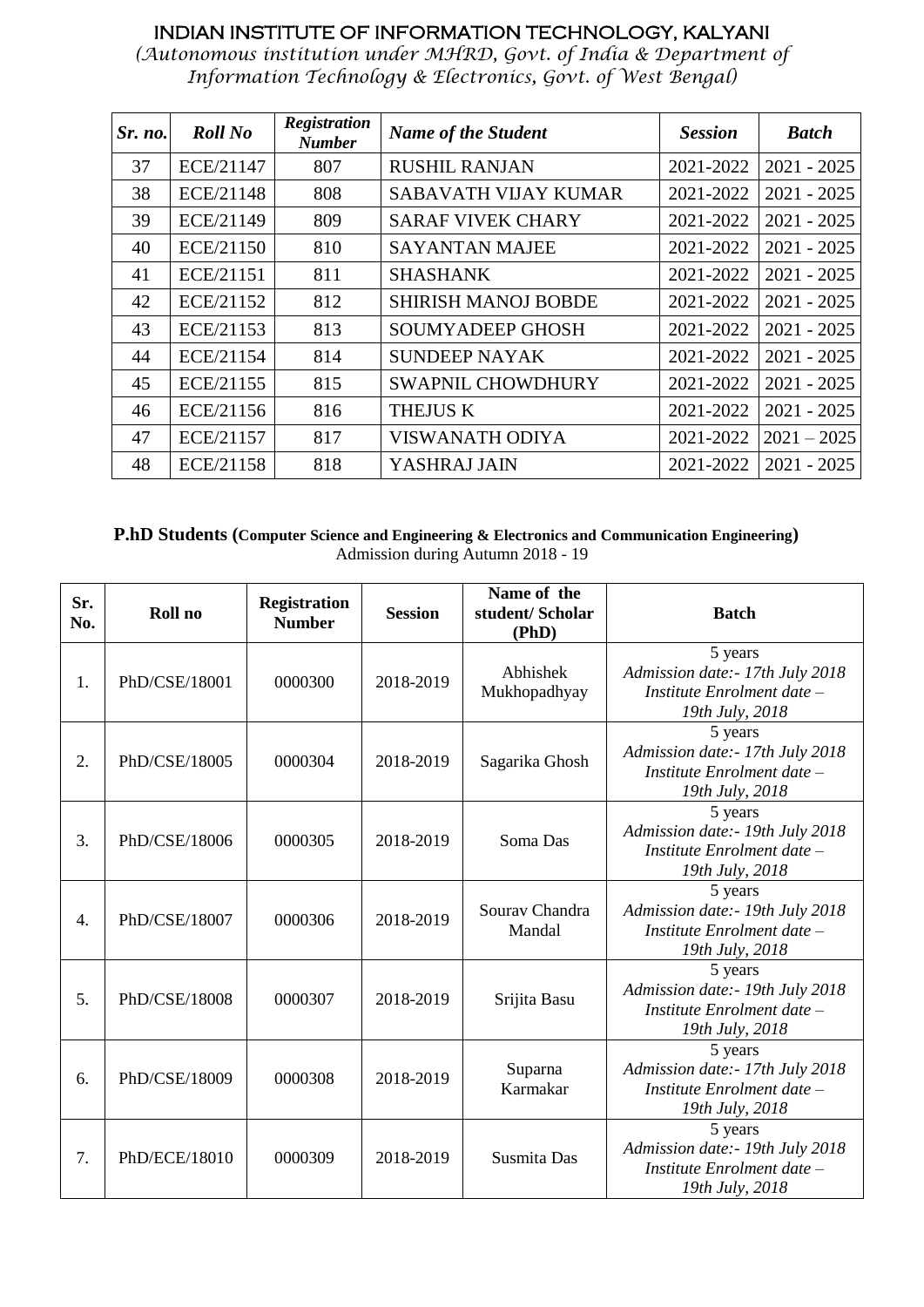*(Autonomous institution under MHRD, Govt. of India & Department of Information Technology & Electronics, Govt. of West Bengal)*

**P. hD Students (Computer Science and Engineering & Electronics and Communication Engineering)** Admission during Spring 2018 - 19

| Sr.<br>No.       | Roll no       | <b>Registration</b><br><b>Number</b> | Session   | Name of the student/<br><b>Scholar (PhD)</b> | <b>Batch</b>                                                                                          |
|------------------|---------------|--------------------------------------|-----------|----------------------------------------------|-------------------------------------------------------------------------------------------------------|
| 1.               | PhD/CSE/18013 | 0000417                              | 2018-2019 | <b>ALOKEPARNA</b><br><b>CHOUDHURY</b>        | 5 years<br>Admission date:- 19th January 2019<br>Institute Enrolment date -<br>21st February, 2019    |
| 2.               | PhD/CSE/18014 | 0000418                              | 2018-2019 | <b>ANINDITA SARKAR</b>                       | 5 years<br>Admission date:- 19th January 2019<br>Institute Enrolment date -<br>21st February, 2019    |
| 3.               | PhD/CSE/18018 | 0000422                              | 2018-2019 | <b>MADHUCHHANDA</b><br><b>DASGUPTA</b>       | 5 years<br>Admission date:- 19th January 2019<br>Institute Enrolment date -<br>21st February, 2019    |
| $\overline{4}$ . | PhD/ECE/18019 | 0000423                              | 2018-2019 | <b>NAYAN RANJAN</b><br><b>DAS</b>            | 5 years<br>Admission date:- 19th January 2019<br>Institute Enrolment date -<br>21st February, 2019    |
| 5.               | PhD/CSE/18020 | 0000424                              | 2018-2019 | POOJA RAI                                    | 5 years<br>Admission date: - 19th February, 2019<br>Institute Enrolment date -<br>21st February, 2019 |
| 6.               | PhD/CSE/18021 | 0000425                              | 2018-2019 | <b>SOURAV SAMANTA</b>                        | 5 years<br>Admission date:- 19th January 2019<br>Institute Enrolment date -<br>21st February, 2019    |
| 7.               | PhD/Sc./18022 | 0000426                              | 2018-2019 | <b>SUBHAJIT</b><br>DEBNATH (JRF)             | 5 years<br>Admission date:- 30th January 2019<br>Institute Enrolment date -<br>21st February, 2019    |
| 8.               | PhD/CSE/18023 | 0000427                              | 2018-2019 | <b>SUGAM KUMAR</b><br><b>BHUNIA</b>          | 5 years<br>Admission date: - 23rd January 2019<br>Institute Enrolment date -<br>21st February, 2019   |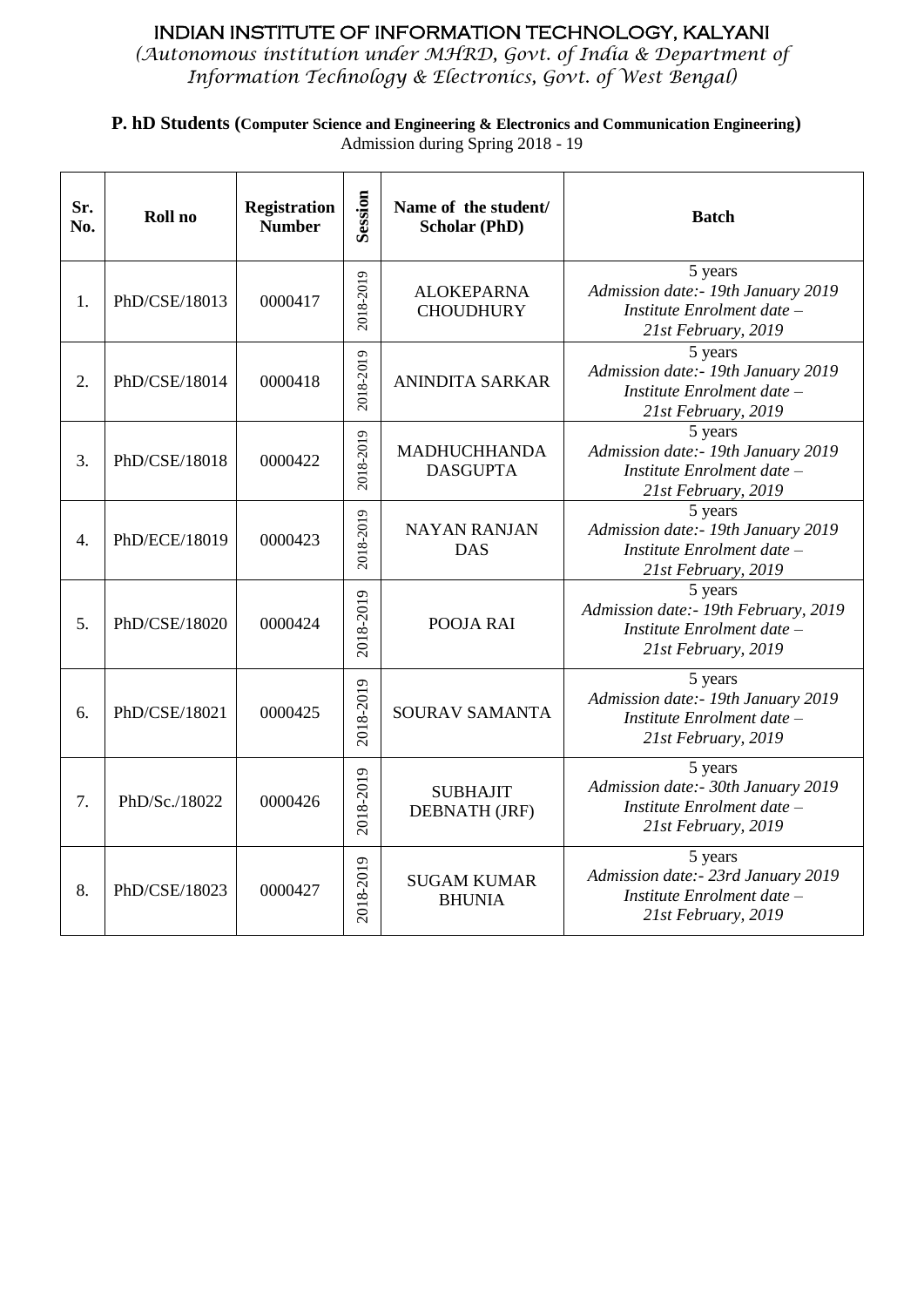*(Autonomous institution under MHRD, Govt. of India & Department of Information Technology & Electronics, Govt. of West Bengal)*

**Ph. D Students (Computer Science and Engineering & Electronics and Communication Engineering)** Admission during Autumn 2019 - 20

| Sr.<br>No. | Roll no         | <b>Registration</b><br><b>Number</b> | Session       | Name of the student/<br><b>Scholar (PhD)</b> | <b>Batch</b>                                                                                       |
|------------|-----------------|--------------------------------------|---------------|----------------------------------------------|----------------------------------------------------------------------------------------------------|
| 1.         | PhD/CSE/19001   | 0000503                              | 2019-2020     | <b>ANANYA DAS</b>                            | 5 years<br>Admission date:- 03/08/2019<br>Institute Enrolment date $-06th$<br><b>August</b> , 2019 |
| 2.         | PhD/CSE/19002   | 0000504                              | 2019-2020     | <b>DIBYASREE GUHA</b>                        | 5 years<br>Admission date:- 05/08/2019<br>Institute Enrolment date $-06th$<br><b>August</b> , 2019 |
| 3.         | PhD/ECE/19003   | 0000505                              | 2019-2020     | <b>IPSITA GHOSH</b>                          | 5 years<br>Admission date:- 03/08/2019<br>Institute Enrolment date $-06th$<br><b>August</b> , 2019 |
| 4.         | PhD/ECE/19004   | 0000506                              | 2019-2020     | <b>KALYAN ADHIKARY</b>                       | 5 years<br>Admission date:- 03/08/2019<br>Institute Enrolment date $-06th$<br><b>August</b> , 2019 |
| 5.         | PhD/CSE/19005   | 0000507                              | 2019-2020     | <b>PRASANTA</b><br><b>MANDAL</b>             | 5 years<br>Admission date:- 03/08/2019<br>Institute Enrolment date $-06th$<br><b>August</b> , 2019 |
| 6.         | PhD/Sc./19006   | 0000508                              | 2019-2020     | <b>SHARMISTHA</b><br><b>RAKSHIT</b>          | 5 years<br>Admission date:- 31/07/2019<br>Institute Enrolment date $-06th$<br><b>August</b> , 2019 |
| 7.         | PhD/ECE/19007   | 0000509                              | 2019-2020     | <b>SOUMIK BISWAS</b>                         | 5 years<br>Admission date:- 04/08/2019<br>Institute Enrolment date $-06th$<br><b>August</b> , 2019 |
| 8.         | PhD/R/CSE/19008 | 0000510                              | 2020<br>2019- | <b>SUDEEP GHOSH</b>                          | 5 years<br>Admission date:- 31/07/2019<br>Institute Enrolment date $-06th$<br><b>August</b> , 2019 |
| 9.         | PhD/CSE/19009   | 0000511                              | 2019-2020     | <b>SWAGATAM BASU</b>                         | 5 years<br>Admission date:-04/08/2019<br>Institute Enrolment date $-06th$<br><b>August</b> , 2019  |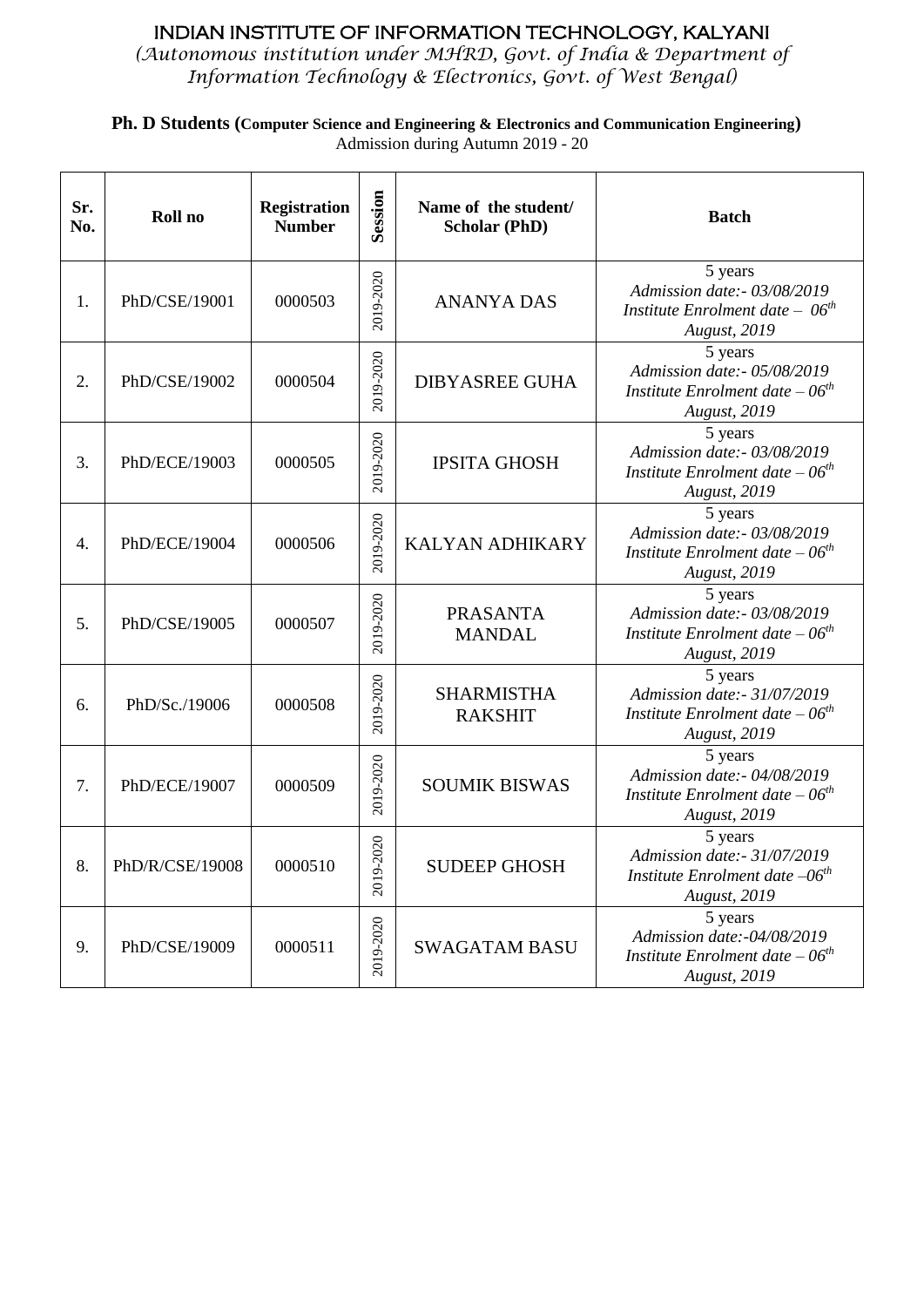*(Autonomous institution under MHRD, Govt. of India & Department of Information Technology & Electronics, Govt. of West Bengal)*

| Sr.<br>No.       | Roll no       | <b>Registration</b><br><b>Number</b> | Session   | Name of the student/<br><b>Scholar (PhD)</b> | <b>Batch</b>                                                                                            |
|------------------|---------------|--------------------------------------|-----------|----------------------------------------------|---------------------------------------------------------------------------------------------------------|
| 1.               | PhD/ECE/19011 | 0000513                              | 2019-2020 | <b>DIVYA</b><br><b>KRISHNAKUMAR RAO</b>      | 5 years<br>Admission date:- 02/01/2020<br>Institute Enrolment date $-14$ <sup>th</sup><br>January, 2020 |
| 2.               | PhD/CSE/19012 | 0000514                              | 2019-2020 | <b>KRITTIBAS PARAI</b>                       | 5 years<br>Admission date:- 02/01/2020<br>Institute Enrolment date $-14$ <sup>th</sup><br>January, 2020 |
| 3.               | PhD/CSE/19013 | 0000515                              | 2019-2020 | <b>RANJAN JANA</b>                           | 5 years<br>Admission date:- 02/01/2020<br>Institute Enrolment date $-14$ <sup>th</sup><br>January, 2020 |
| $\overline{4}$ . | PhD/CSE/19014 | 0000516                              | 2019-2020 | <b>SAYANTAN</b><br><b>CHATTERJEE</b>         | 5 years<br>Admission date:- 07/01/2020<br>Institute Enrolment date $-14$ <sup>th</sup><br>January, 2020 |
| 5.               | PhD/ECE/19015 | 0000517                              | 2019-2020 | <b>SRUTIPARNA NEOGI</b>                      | 5 years<br>Admission date:- 07/01/2020<br>Institute Enrolment date $-14$ <sup>th</sup><br>January, 2020 |
| 6.               | PhD/ECE/19016 | 0000518                              | 2019-2020 | <b>SUSOVAN MONDAL</b>                        | 5 years<br>Admission date:- 02/01/2020<br>Institute Enrolment date $-14$ <sup>th</sup><br>January, 2020 |
| 7.               | PhD/CSE/19017 | 0000519                              | 2019-2020 | <b>SYED ZAHIR HASAN</b>                      | 5 years<br>Admission date:- 03/01/2020<br>Institute Enrolment date $-14$ <sup>th</sup><br>January, 2020 |
| 8.               | PhD/ECE/19018 | 0000520                              | 2019-2020 | <b>TUFAN SAHA</b>                            | 5 years<br>Admission date:- 02/01/2020<br>Institute Enrolment date $-14$ <sup>th</sup><br>January, 2020 |

**Ph.D. Students (Computer Science and Engineering & Electronics and Communication Engineering)** Admission during Spring 2019 - 20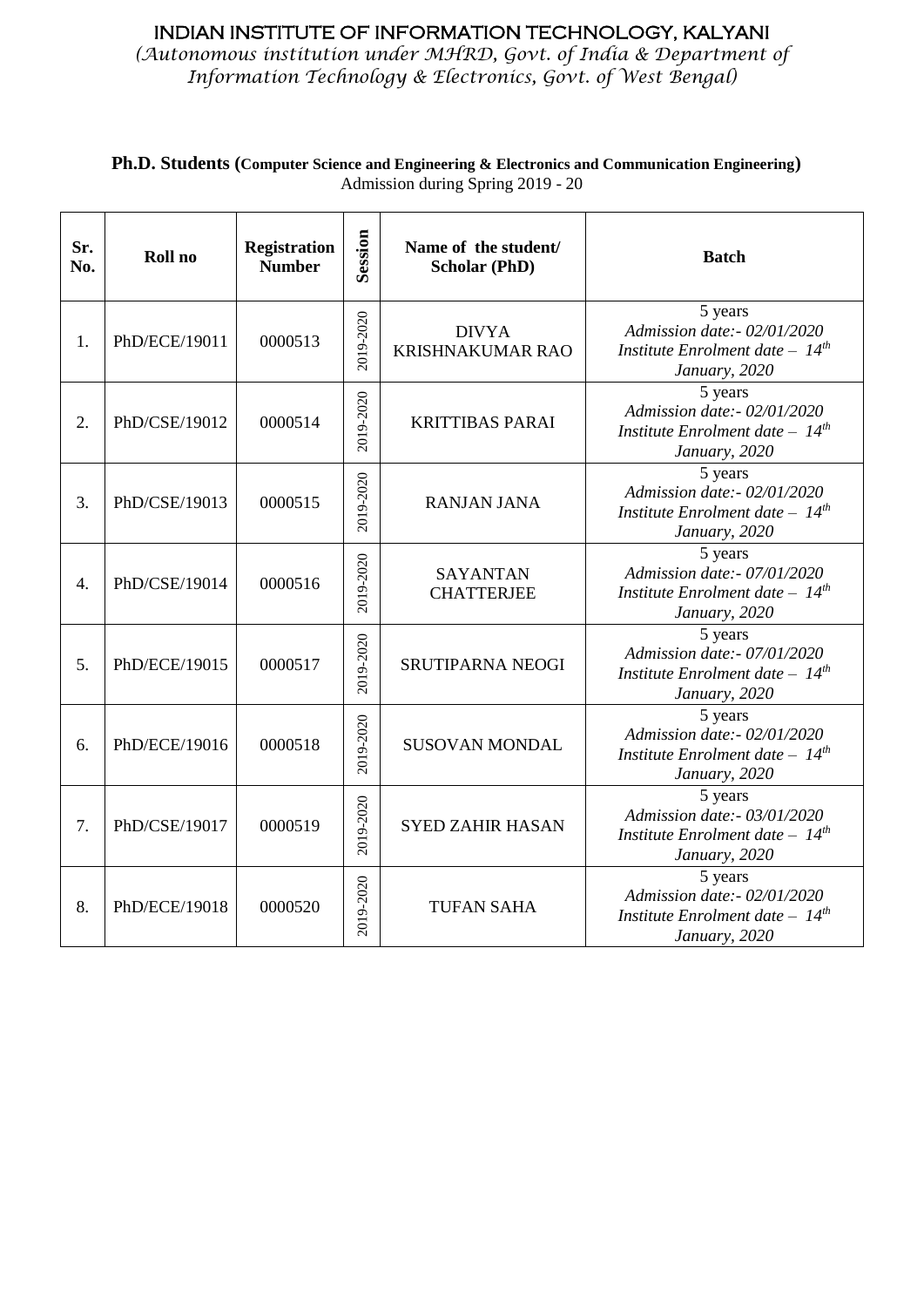*(Autonomous institution under MHRD, Govt. of India & Department of Information Technology & Electronics, Govt. of West Bengal)*

**Ph.D. Students (Computer Science and Engineering & Electronics and Communication Engineering)** Admission during Spring 2020 - 21

| Sr.<br>No. | Roll no       | <b>Registration</b><br><b>Number</b> | Session        | Name of the student/<br><b>Scholar (PhD)</b> | <b>Batch</b>                                                                                    |
|------------|---------------|--------------------------------------|----------------|----------------------------------------------|-------------------------------------------------------------------------------------------------|
| 1.         | PhD/CSE/20001 | 624                                  | 2020-2021      | <b>ABHISEK SAHA</b>                          | 7 years<br>Admission date:- 15/01/2021<br>Institute Enrolment date $-22^{nd}$<br>January, 2021  |
| 2.         | PhD/CSE/20002 | 625                                  | 2020-2021      | <b>BAVRABI GHOSH</b>                         | 7 years<br>Admission date:- 07/01/2021<br>Institute Enrolment date $-22^{nd}$<br>January, 2021  |
| 3.         | PhD/CSE/20003 | 626                                  | 2020-2021      | <b>BISWAJIT GHOSH</b>                        | 7 years<br>Admission date:- 15/01/2021<br>Institute Enrolment date $-22^{nd}$<br>January, 2021  |
| 4.         | PhD/CSE/20004 | 627                                  | 2020-2021      | <b>CHIRANJIT PAL</b>                         | 5 years<br>Admission date:- 15/01/2021<br>Institute Enrolment date $-22^{nd}$<br>January, 2021  |
| 5.         | PhD/ECE/20005 | 628                                  | 2020-2021      | <b>KRISHNENDU</b><br><b>CHOUDHURY</b>        | 7 years<br>Admission date:- 15/01/2021<br>Institute Enrolment date $-22^{nd}$<br>January, 2021  |
| 6.         | PhD/ECE/20006 | 629                                  | 2020-2021      | <b>MADHURIMA</b><br><b>SARKAR</b>            | 7 years<br>Admission date:- 15/01/2021<br>Institute Enrolment date $-22^{nd}$<br>January, 2021  |
| 7.         | PhD/CSE/20007 | 630                                  | 2020-2021      | <b>SHIPLU DAS</b>                            | 7 years<br>Admission date:- 07/01/2021<br>Institute Enrolment date $-22^{nd}$<br>January, 2021  |
| 8.         | PhD/CSE/20008 | 631                                  | 2021<br>2020-2 | <b>SHUBHASRI ROY</b>                         | 7 years<br>Admission date: - 07/01/2021<br>Institute Enrolment date $-22^{nd}$<br>January, 2021 |
| 9.         | PhD/CSE/20009 | 632                                  | 2020-2021      | <b>SREEPARNA</b><br><b>GANGULY</b>           | 5 years<br>Admission date:- 07/01/2021<br>Institute Enrolment date $-22^{nd}$<br>January, 2021  |
| 10.        | PhD/ECE/20010 | 633                                  | 2020-2021      | <b>SREYA DUTTA</b>                           | 7 years<br>Admission date:- 07/01/2021<br>Institute Enrolment date $-22^{nd}$<br>January, 2021  |
| 11.        | PhD/CSE/20011 | 634                                  | 2020-2021      | <b>SUMANTA</b><br><b>CHAKRABORTY</b>         | 7 years<br>Admission date:- 07/01/2021<br>Institute Enrolment date $-22^{nd}$<br>January, 2021  |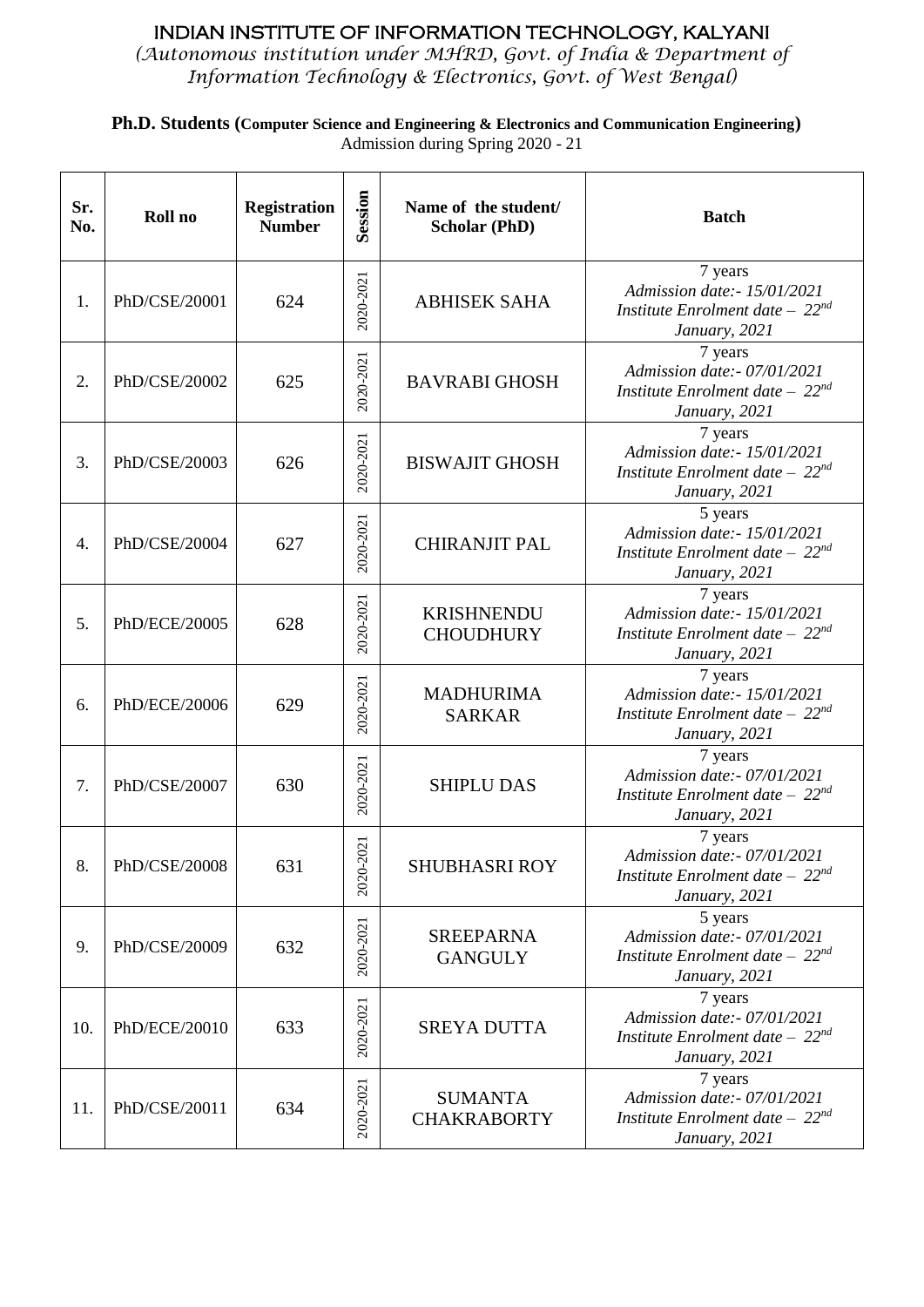*(Autonomous institution under MHRD, Govt. of India & Department of Information Technology & Electronics, Govt. of West Bengal)*

**Ph.D. Students (Computer Science and Engineering & Electronics and Communication Engineering)** Admission during Autumn 2021 – 22

*(Note – As per the senate 4th Meeting held on April 6, 2021 (new regulation)) The minimum duration of the Ph. D programme is 3 years and maximum duration is 6 years from the date of Enrolment*

| Sr.<br>No. | Roll no   | <b>Registration</b><br><b>Number</b> | Session         | Name of the student/<br><b>Scholar (PhD)</b> | <b>Batch</b>                                                                                                    |
|------------|-----------|--------------------------------------|-----------------|----------------------------------------------|-----------------------------------------------------------------------------------------------------------------|
| 1.         | PhD/21001 | 649                                  | 2021-2022       | <b>ABHISEK BANERJEE</b>                      | 7 years<br>Admission date:- $16^{th}$ August, 2021<br>Institute Enrolment date - 16th<br>August, 2021           |
| 2.         | PhD/21002 | 650                                  | 2021-2022       | <b>HIMADRY SEKHAR</b><br><b>ROY</b>          | 5 years<br>Admission date:- $16^{th}$ August, 2021<br>Institute Enrolment date $-$ 16th<br>August, 2021         |
| 3.         | PhD/21003 | 651                                  | 2021-2022       | <b>KOUSHIK DEB</b>                           | 7 years<br>Admission date:- $16^{th}$ August, 2021<br>Institute Enrolment date $-$ 16th<br>August, 2021         |
| 4.         | PhD/21004 | 652                                  | 2021-2022       | <b>PIA SARKAR</b>                            | 7 years<br>Admission date:- $16^{th}$ August, 2021<br>Institute Enrolment date $-$ 16th<br><b>August</b> , 2021 |
| 5.         | PhD/21005 | 653                                  | 2021-2022       | <b>RITESH PRASAD</b>                         | 7 years<br>Admission date:- $16^{th}$ August, 2021<br>Institute Enrolment date $-$ 16th<br><b>August</b> , 2021 |
| 6.         | PhD/21006 | 654                                  | 2021-2022       | <b>SANDIP KUMAR</b><br><b>SINGHA</b>         | 7 years<br>Admission date:- $16^{th}$ August, 2021<br>Institute Enrolment date - 16th<br><b>August</b> , 2021   |
| 7.         | PhD21007  | 655                                  | $-2022$<br>2021 | SHUKLA MONDAL                                | 7 years<br>Admission date:- $16^{th}$ August, 2021<br>Institute Enrolment date - 16th<br>August, 2021           |
| 8.         | PhD/21008 | 656                                  | 2021-2022       | <b>SOUMEN SANTRA</b>                         | 5 years<br>Admission date:- 16 <sup>th</sup> August, 2021<br>Institute Enrolment date - 16th<br>August, 2021    |
| 9.         | PhD/21009 | 657                                  | 2021-2022       | <b>SOUMYAJIT PAL</b>                         | 7 years<br>Admission date:- $16^{th}$ August, 2021<br>Institute Enrolment date - 16th<br>August, 2021           |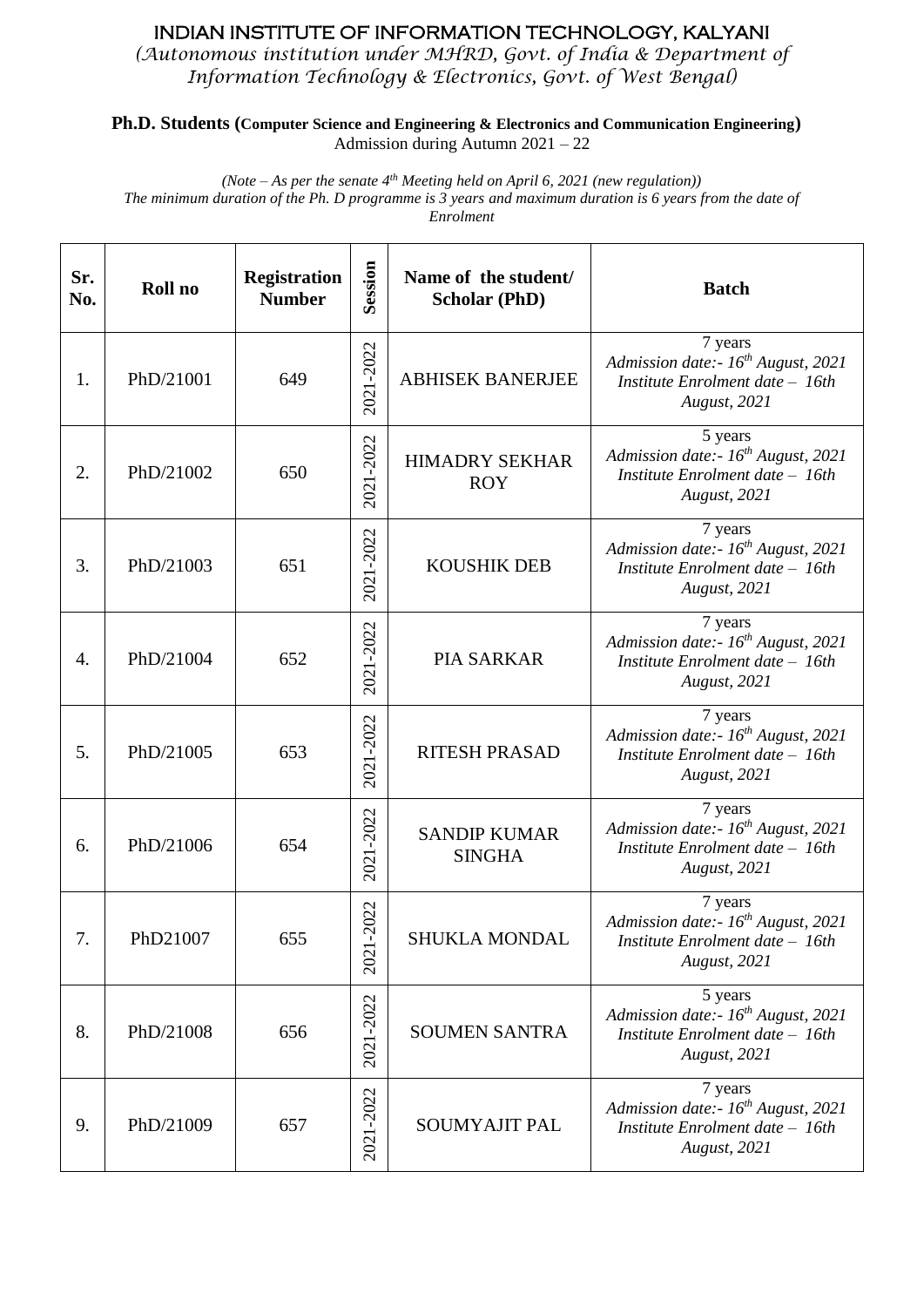*(Autonomous institution under MHRD, Govt. of India & Department of Information Technology & Electronics, Govt. of West Bengal)*

| Sr.<br>No. | Roll no   | <b>Registration</b><br><b>Number</b> | Session      | Name of the student/<br><b>Scholar (PhD)</b> | <b>Batch</b>                                                                                                  |
|------------|-----------|--------------------------------------|--------------|----------------------------------------------|---------------------------------------------------------------------------------------------------------------|
| 10.        | PhD/21010 | 658                                  | 2022<br>2021 | <b>SOURAV DAS</b>                            | 7 years<br>Admission date:- $16^{th}$ August, 2021<br>Institute Enrolment date – 16th<br><b>August</b> , 2021 |
| 11.        | PhD/21011 | 659                                  | 2022<br>202  | <b>SRINIVASA RAO</b><br><b>YANDRAPU</b>      | 7 years<br>Admission date:- $16^{th}$ August, 2021<br>Institute Enrolment date - 16th<br><b>August, 2021</b>  |
| 12.        | PhD/21012 | 660                                  | 2022<br>2021 | <b>SUBHENDU</b><br><b>MANDAL</b>             | 5 years<br>Admission date:- $16^{th}$ August, 2021<br>Institute Enrolment date - 16th<br><b>August</b> , 2021 |

#### **Ph.D. Students (Computer Science and Engineering & Electronics and Communication Engineering)** Admission during Spring 2021 – 22

*(Note – As per the senate 4th Meeting held on April 6, 2021 (new regulation))*

*The minimum duration of the Ph. D programme is 3 years and maximum duration is 6 years from the date of Enrolment*

| Sr.<br>No. | Roll no   | <b>Registration</b><br><b>Number</b> | Session   | Name of the student/<br><b>Scholar (PhD)</b> | <b>Batch</b>                                                                                                            |
|------------|-----------|--------------------------------------|-----------|----------------------------------------------|-------------------------------------------------------------------------------------------------------------------------|
| 1.         | PhD/21013 | 819                                  | 2021-2022 | Biswajit Halder                              | 6 years<br>Admission date:- 18 <sup>th</sup> February,<br>2022<br>Institute Enrolment date $-21^{st}$<br>February, 2022 |
| 2.         | PhD/21014 | 820                                  | 2021-2022 | Soumen Bajpayee                              | 6 years<br>Admission date:- $18^{th}$ February,<br>2022<br>Institute Enrolment date $-21^{st}$<br>February, 2022        |
| 3.         | PhD/21015 | 821                                  | 2021-2022 | Sourav Karmakar                              | 6 years<br>Admission date:- $18^{th}$ February,<br>2022<br>Institute Enrolment date $-21^{st}$<br>February, 2022        |
| 4.         | PhD/21016 | 822                                  | 2021-2022 | Sourish Haldar                               | 6 years<br>Admission date:- $18^{th}$ February,<br>2022<br>Institute Enrolment date $-21^{st}$<br>February, 2022        |